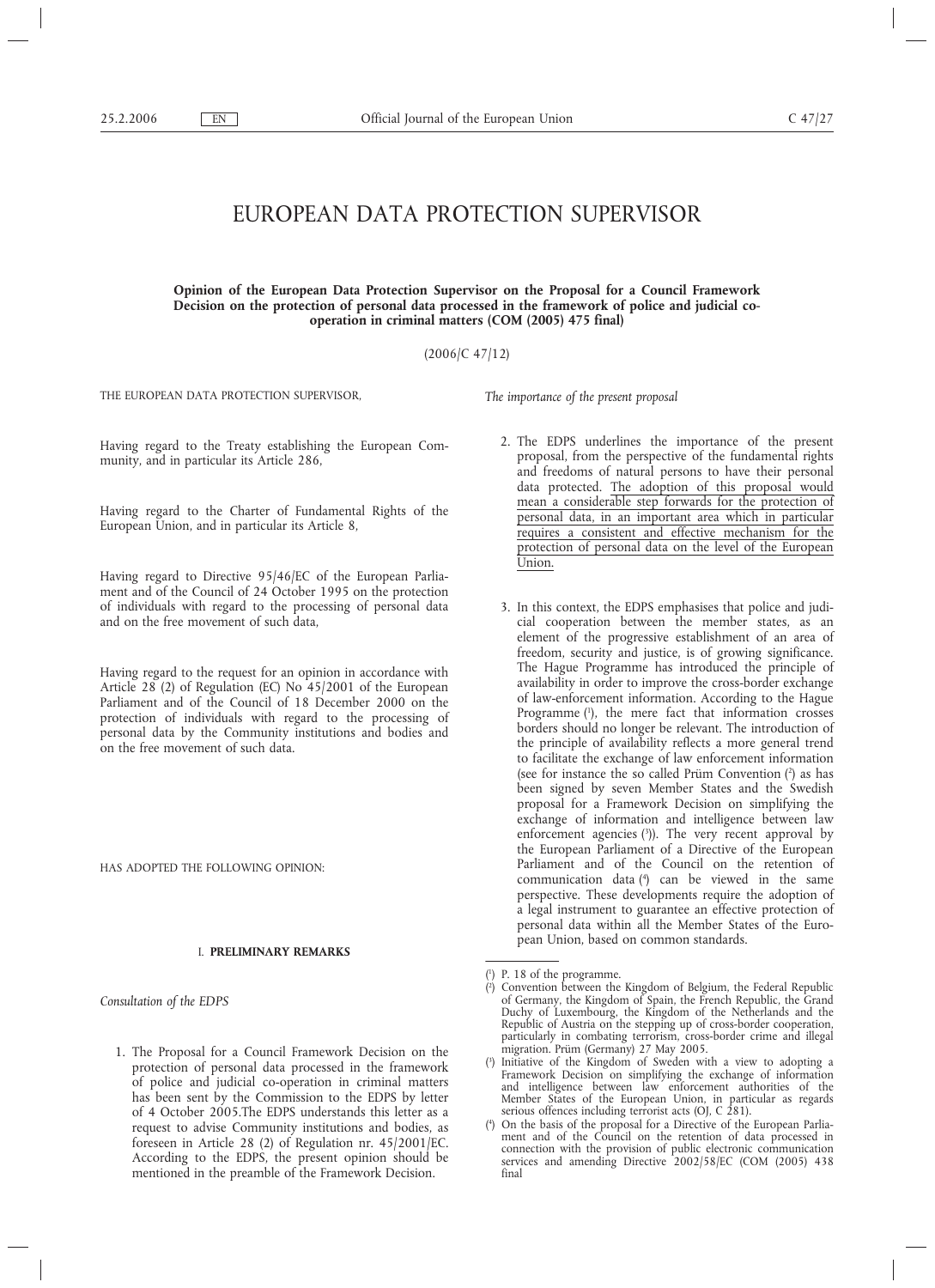4. The EDPS points to the fact that the present general framework for data protection in this area is insufficient. In the first place, directive 95/46/EC does not apply to the processing of personal data in the course of activities which fall outside the scope of Community law, such as those provided for by Title VI of the Treaty on the European Union (Article 3 (2) of the directive). Although in most Member States the scope of the implementing legislation is wider than the directive itself requires and does not exclude data processing for the purpose of law enforcement, significant differences in national law exist. In the second place, the Council of Europe Convention No 108 (1 ) by which all the Member States are bound does not provide for the necessary preciseness in the protection as has been recognised already at the time of the adoption of Directive 95/46/EC. In the third place, neither of these two legal instruments takes into account the specific characteristics of the exchange of data by police and judicial authorities  $(^{2})$ .

#### *A contribution to the success of the cooperation itself*

- 5. An effective protection of personal data is not only important for the data subjects but also contributes to the success of the police and judicial cooperation itself. In many aspects, both public interests go hand in hand.
- 6. One has to bear in mind that the personal data concerned are quite often of a sensitive nature and have been obtained by police and judicial authorities as a result of an investigation on persons. The willingness to exchange these data with authorities of other member states will increase if an authority is assured of the level of protection in that other member state. The EDPS mentions as relevant elements of data protection the confidentiality and security of data and the limitations on access and further use.
- 7. Moreover, a high level of data protection can assure the accuracy and reliability of personal data. Upon exchange of data between police and/or judicial authorities the accuracy and reliability of these data become even more important, especially since, further to consecutive exchanges and retransmission of data between law enforcement authorities, data are eventually processed far from their source and out of the context in which they were originally collected and used. Normally, the receiving authorities do not have any knowledge about additional circumstances and have to rely fully on the data themselves.
- 8. The harmonisation of the national rules on personal data in the area of police and justice  $-$  including adequate safeguards for the protection of these data  $-$  can thus stimulate the mutual trust as well as the effectiveness of the exchange itself.

*Respect of the principles of data protection, combined with an additional set of rules*

- 9. The need for and the importance of the present proposal have been emphasised on several occasions. During the Spring Conference in Krakow in April 2005, the European Data Protection Authorities adopted a declaration and a position paper in which they called for the adoption of a new legal framework on data protection applicable in third pillar-activities. This new framework should not only respect the principles of data protection as laid down in Directive  $95/46/EC$  — it is important to guarantee the consistency of the data protection within the European Union — but also provide for an additional set of rules taking into account the specific nature of the area of law enforcement  $(3)$ . The EDPS welcomes the fact that the present proposal takes into account these starting points: it respects the principles of data protection as laid down in Directive  $95/46$ /EC and it provides for an additional set of rules.
- 10. This opinion will analyse to what extent the result is acceptable from the perspective of data protection, with due respect to the specific context of data protection in the area of law enforcement. On the one hand the data concerned are quite often of a very sensitive nature (see point 6 of this opinion) and, on the other hand, there is a strong pressure to access these data, in view of an effective performance by law enforcement, which can include the protection of the life and the physical security of persons. According to the EDPS, data protection rules should respond to justified needs of law enforcement, but should also protect the data subject against unjustified processing and access. To be in accordance with the principle of proportionality, the result of the considerations of the European legislator needs to reflect the respect of the two potentially opposite public interests. In this context, the EDPS mentions once more that quite often both interests go hand in hand.

*The context of Title VI of the Treaty on the European Union*

11. Finally, it is to be mentioned that the present proposal forms part of Title VI of the Treaty on the European Union, the so called third pillar. The intervention of the European legislator is bound by clear limitations: limitations of the legislative powers of the Union to the subjects mentioned in Articles 30 and 31, limitations as to the legislative procedure which does not include the full participation of the European Parliament, and limitations as to the judicial control since the competences of the European Court of Justice under Article 35 TEU are incomplete. These limitations require an even more careful analysis of the text of the proposal.

<sup>(</sup> 1 ) Convention for the Protection of Individuals with regard to Automatic Processing of Personal Data of the Council of Europe, 28 January 1981

<sup>(</sup> 2 ) In 1987, the Council of Europe issued a Recommendation No R (87) 15 regulating the use of personal data in the police sector, but this recommendation is by nature not binding to the Member States.

<sup>(</sup> 3 ) See in the same sense 'The EDPS as an advisor to the Community Institutions on proposals for legislation and related documents', 18 March 2005, published on www.edps.eu.int.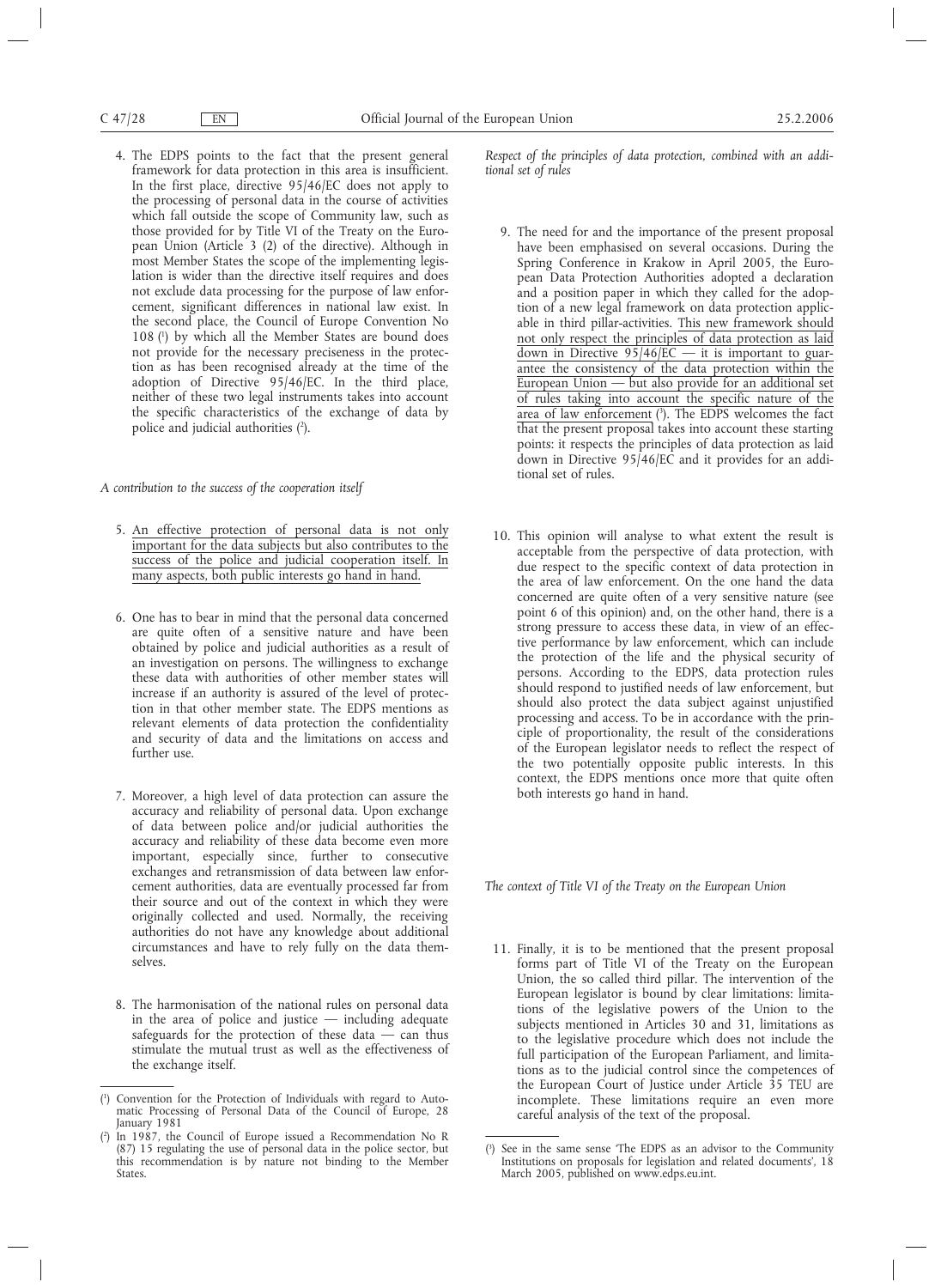#### II. **THE CONTEXT: EXCHANGE OF INFORMATION UNDER THE AVAILABILITY PRINCIPLE, DATA RETENTION AND THE SPECIFIC FRAMEWORKS OF SIS II AND VIS**

## II.1 **The principle of availability**

- 12. The proposal is closely linked to the proposal for a Council Framework Decision on the exchange of information under the principle of availability (COM(2005) 490 final). The latter proposal aims to implement the principle of availability and by doing so ensure that information available to competent authorities of a Member State for the fight against crime shall be provided to equivalent authorities of other Member States. It should lead to the abolishment of the internal borders for the exchange of this information by subjecting the exchange of information to uniform conditions across the Union.
- 13. The close link between the two proposals results from the fact that law enforcement information involves to a large extent personal data. Legislation on the exchange of law enforcement information can not be adopted without safeguarding an adequate protection of personal data. When an intervention on the level of the European Union results in the abolishment of the internal borders for the exchange of this information, the protection of personal data can no longer be solely dealt with by national law. It has become a task of the European institutions to guarantee the protection of personal data across the territory of the Union without internal borders. This task has been explicitly stated in Article 30 (1)(b) TEU and is a consequence of the obligation for the Union to respect fundamental rights (Article 6 TEU). Moreover:
	- Article 1 (2) of the present proposal explicitly states that Member States may no longer restrict or prohibit the cross-border flow of information for reasons of protection of personal data.
	- The proposal for a Council Framework Decision on the exchange of information under the principle of availability contains several references to the present proposal.
- 14. The EDPS points out that a Council Framework Decision on the exchange of information under the principle of availability should only be adopted under the condition that a Framework Decision on the protection of personal data is adopted as well. However, the present proposal for a Council Framework Decision on data protection has its own merits and is needed even in the absence of a legal instrument on availability. This has been emphasised in section I of this opinion.
- 15. This being the case, the EDPS will analyse the two proposals in two separate opinions. This also has a practical reason. There is no guarantee that the proposals will be dealt with jointly and with the same promptness by Council and European Parliament.

## II.2 **Data retention**

- 16. On 26 September 2005, the EDPS presented his opinion on the proposal for a Directive on the retention of communication data (1 ). In this opinion he pointed out some important shortcomings of the proposal and suggested adding to the directive specific provisions on access to the traffic and location data by the competent authorities and on the further use of the data, as well as adding further additional safeguards for data protection. The text of the Directive as adopted by the European Parliament and the Council contains a limited — but by no means sufficient — provision on data protection and data security and contains an even more insufficient provision on access, referring the issuing of measures on the access to the retained data to national law, subject to relevant provisions of European Union law or public international law.
- 17. The approval of the Directive on the retention of communication data makes it even more urgent to establish a legal framework for data protection in the third pillar. By adopting the directive, the Community legislator obliges the providers of telecommunications and internet services to retain data for law enforcement purposes, without the necessary and appropriate safeguards for the protection of the data subject. A gap in the protection remains, since the directive does not (sufficiently) address the access to the data, nor their further use once the data have been accessed by competent authorities in the field of law enforcement.
- 18. The present proposal fills an important part of this gap since it applies to the further use of the data once they have been accessed by law enforcement authorities. The EDPS regrets however that the present proposal does not deal with access to these data either. Contrary to what is foreseen for the SIS II and the VIS-systems (see II.3 of this opinion), this subject-matter is left to the discretion of the national legislator.

#### II.3 **Processing in the framework of SIS II and VIS**

19. The European Union is currently using or developing several large scale information systems (Eurodac, SIS II, VIS) and striving towards synergies between these systems. There is also a growing tendency to granting a wider access for law enforcement purposes to these systems. These far reaching developments must take into account, according to the Hague Programme, the 'need to strike the right balance between law enforcement purposes and safeguarding fundamental rights of the individuals'.

<sup>(</sup> 1 ) Opinion of the European Data Protection Supervisor on the proposal for a Directive of the European Parliament and of the Council on the retention of data processed in connection with the provision of public electronic communication services and amending Directive 2002/58/EC (COM(2005) 438 final), published on www.edps.eu.int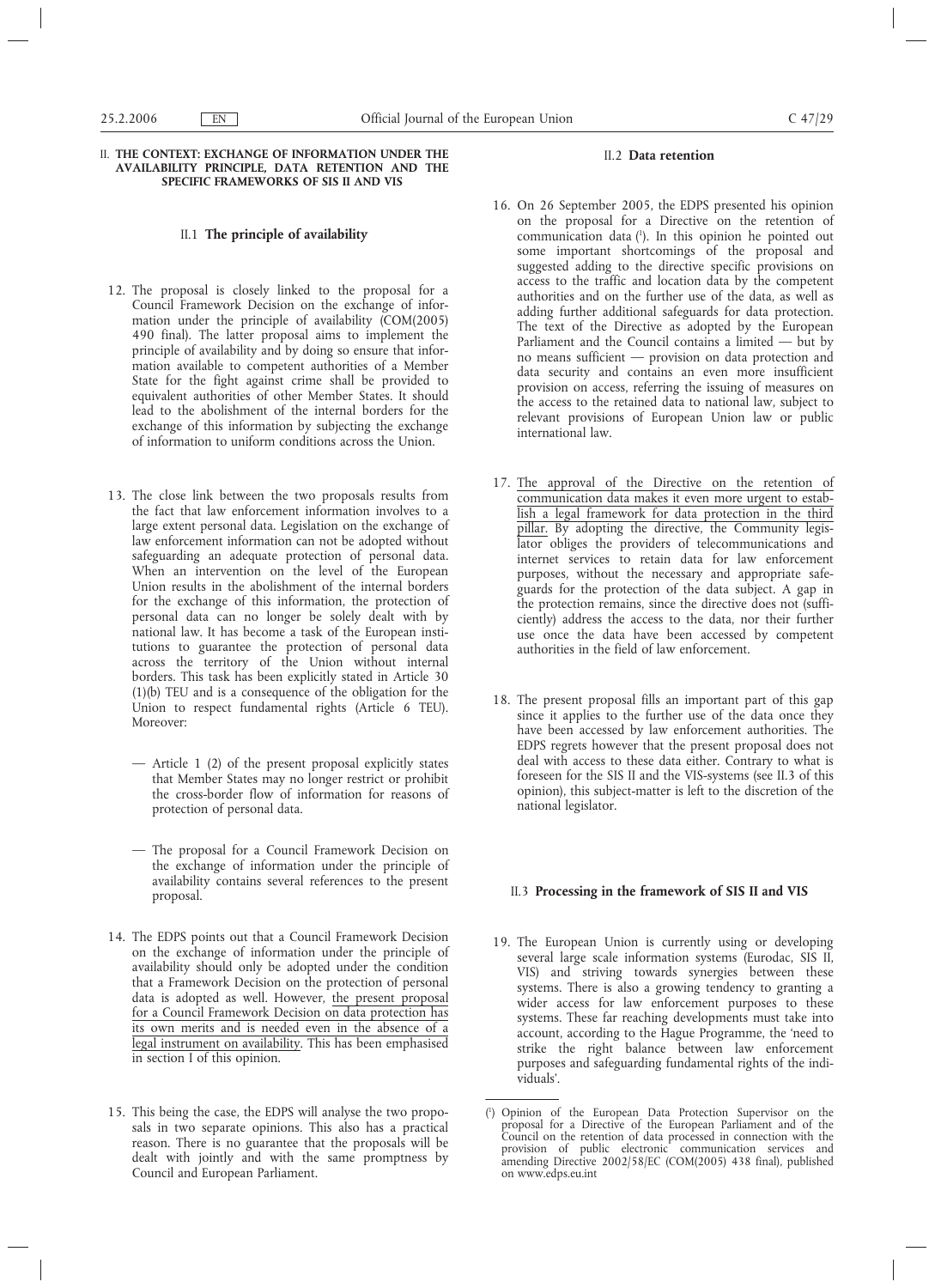- 20. In his opinion of 19 October 2005 on the proposals for a Second Generation Schengen Information System (SIS-II) (1), the EDPS has underlined some elements regarding simultaneous application of general rules (*lex generalis* and more specific rules (*lex specialis)* on data protection. The present proposal can be seen as a *lex generalis*, replacing Convention 108 in the framework of the third pillar (2).
- 21. The EDPS underlines in this context that the proposal also provides for a general framework for data protection for specific instruments like the third pillar part of the SIS II and the access by law enforcement to the Visa Information System. (3)

## III. **THE HEART OF THE PROPOSAL**

## III.1 **Common standards applicable to all processing**

*The starting point*

- 22. According to its Article 1 (1), the proposal intends to determine common standards to ensure the protection of personal data in the course of activities of police and judicial co-operation in criminal matters. Article 1 (1) should be read in conjunction with Article 3 (1) that states that the proposal shall apply to the processing of personal data (...) by a competent authority for the purpose of the prevention, investigation, detection and prosecution of criminal offences.
- 23. It follows from these provisions that the proposed Framework Decision has two main characteristics: it sets common standards and it applies to all processing for the purpose of enforcement of criminal law, even if the data concerned have not been transmitted or made available by competent authorities of other Member States.
- 24. The EDPS underlines the importance of these two main characteristics. It should be the ambition of the present proposal to establish a framework for data protection that fully complements the already existing legal framework in the first pillar. Only if this condition is met, does the European Union fully comply with its obligation under Article 6 (2) TEU to respect the fundamental rights as guaranteed by the ECHR.

*Common standards*

- 25. As to the first characteristic: the present proposal aims to ensure that the existing principles of data protection will be applied within the area of the third pillar. Moreover, it provides for common standards specifying these principles, in view of their application in this area. The EDPS emphasises the importance of these aspects of the proposal. They reflect the specific and sensitive nature of the processing of personal data in this area. The EDPS values in particular the introduction of the principle of the distinction between personal data of categories of persons, as a specific principle of data protection for the area of police and judicial cooperation in criminal matters, in addition to existing principles of data protection (Article 4 (4)). According to the EDPS the principle itself and its legal consequences for the data subject should even be *more* specified (see points 88-92 of this opinion).
- 26. The rules have to apply to different situations, so they can not be too detailed. On the other hand, they need to give the citizen the necessary legal certainty, as well as an adequate protection of his personal data. According to the EDPS the balance between these two potentially conflicting legislative requirements has generally been met by the proposal. The provisions leave flexibility where needed, but are in most areas precise enough to protect the citizen.
- 27. On some points, however, the proposal is too flexible and does not provide for the needed safeguards. For example, in Article 7 (1) the proposal provides in a general exemption to the safeguards, under the sole condition 'otherwise provided by law'. Leaving such a broad discretionary power to keep the data for longer than necessary for the envisaged purpose would not only be incompatible with the fundamental right to data protection, but would also harm the basic need for harmonisation of the protection of personal data processed in the framework of police and judicial cooperation in criminal matters.
- 28. Exemptions, where needed, should be limited to national or European — legal provisions, issued to protect specific public interests. Article 7 (1) should mention these public interests.
- 29. This leads to another point. Whenever any other specific legal instrument under Title VI of the EU Treaty provides for more precise conditions or restrictions for the processing of or access to data, this more specific legislation should apply as a *lex specialis*. Article 17 of this proposal provides for derogations to Articles 12, 13, 14 and 15 when specific legislation under Title VI lays down specific conditions for the transmission of data. This is an illustration of the general nature of the proposal (as explained

<sup>(</sup> 1 ) Par. 2.2.4 of the opinion.

<sup>(</sup> 2 ) Council of Europe's Convention for the protection of individuals with regard to automatic processing of personal data, 28 January 1981.

<sup>(</sup> 3 ) Proposal for a Council Decision concerning the access for consultation to the Visa Information System to authorities in Member States responsible for internal security and to Europol for the purposes of the prevention, detection and investigation of terrorist offences and other serious criminal offences (COM (2005) 600 final), issued on 24 November 2005. The EDPS intends to issue an opinion on this proposal in the beginning of 2006.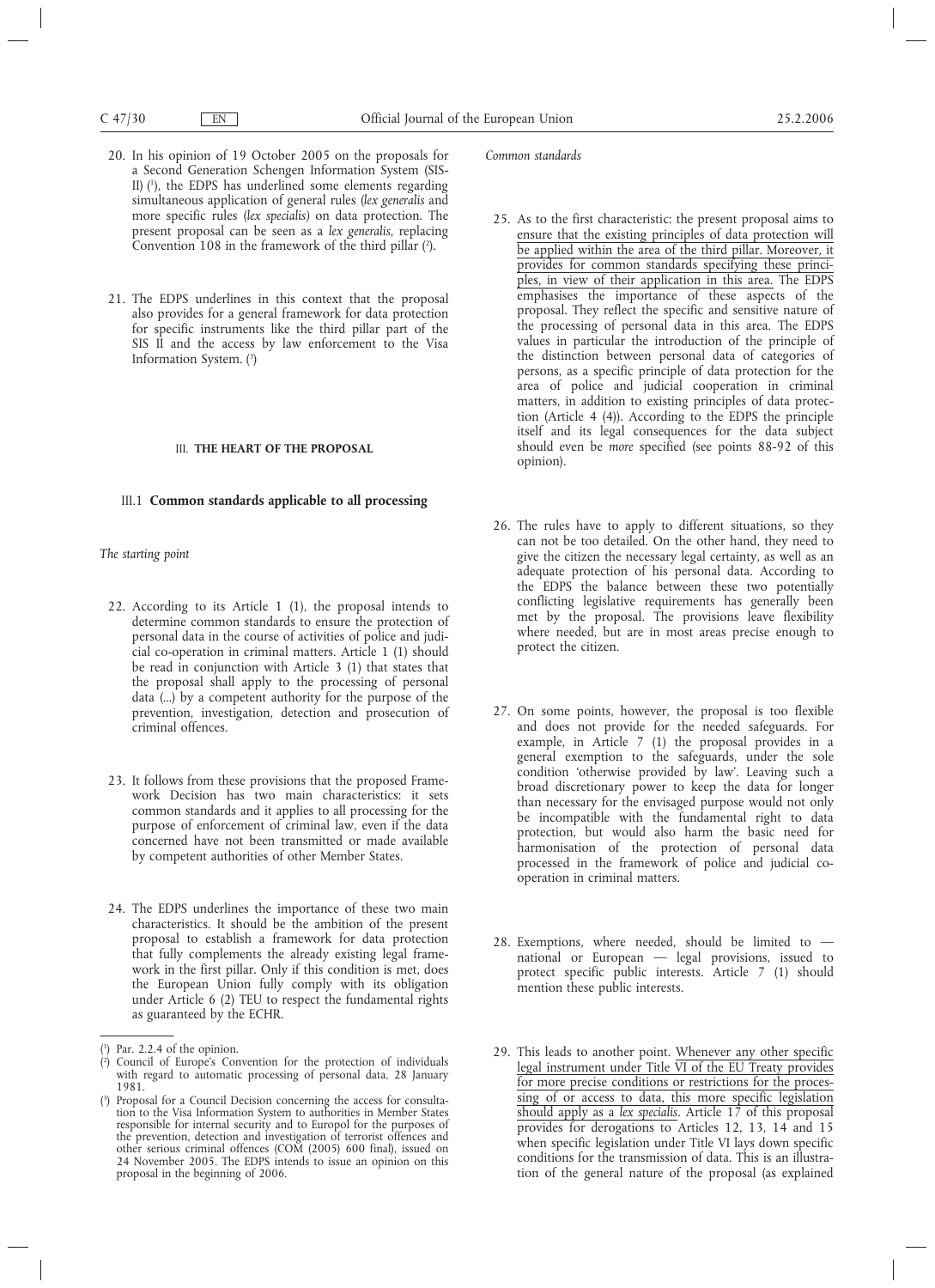here above), but does not cover all the hypotheses. According to the EDPS, Article 17 should:

- be drafted in a more general way: if there is a more specific legislation governing whatever aspect of data processing (not only transmission of data), the specific legislation applies.
- contain the safeguard that derogations may not lower the level of protection.

*Applicable to all processing*

- 30. As to the second characteristic: the ideal result would be that all collection and processing of personal data within the framework of the third pillar should be covered.
- 31. It is essential for the achievement of its objective that the Framework Decision covers all police and judicial data, even if they are not transmitted or made available by competent authorities of other Member States.
- 32. This is all the more important since any limitation to data that are transmitted or made available to competent authorities in other Member States would make the field of application of the framework decision particularly unsure and uncertain, which would be contrary to its essential objective (1 ). Harm would be done to the legal certainty of individuals. Under normal circumstances, one never knows in advance — at the time of collection or processing of personal data — if those data will be relevant for an exchange with competent authorities in other Member States. The EDPS refers in this context to the principle of availability and the abolishment of the internal borders for the exchange of law enforcement data.
- 33. Finally, the EDPS notes that the proposal does not apply to:
	- processing in the framework of the second pillar of the EU-Treaty (common foreign and security policy).
	- processing of data by intelligence services and the access by these services to these data when processed by competent authorities or other parties (this follows from Article 33 TEU).

In these areas, national law is to provide adequate protection of data subjects. This gap in the protection on EU level has to be taken into account in the appraisal of the proposal: (2) since not all processing in the field of law enforcement can be covered, the legislator has to ensure an even more effective protection in the areas that are indeed covered by the proposal.

## III.2 **The legal basis**

- 34. The recitals of the proposal for a Council Framework Decision on the exchange of information under the principle of availability mention a specific legal basis, namely Article 30 (1)(b). To the contrary, the present proposal does not specify which provisions under Article 30 or Article 31 form the legal basis.
- 35. Although it is not the task of the EDPS as an advisor on legislation of the European Union to choose the legal basis of a proposal, it is useful to suppose that also the present proposal could be based on Article 30 (1)(b). In addition, it could be based on Article 31 (1)(c) TEU and should also apply, in its entirety, to domestic situations, provided that this is necessary to improve the police and judicial cooperation between the Member States. In this context, the EDPS emphasises once more that all personal data that have been collected, stored, processed, or analysed for the purpose of law enforcement can, in particular under the principle of availability, be subject to an exchange with competent authorities of another Member State.
- 36. The EDPS shares the view that the Articles 30 (1)(b) and 31 (1)(c) TEU provide for a legal basis for rules on data protection not limited to the protection of personal data that are actually exchanged between the competent authorities of the Member States but also applicable to domestic situations. In particular:
	- Article 30 (1)(b) that can serve as a legal basis for rules on the collection, storage, processing, analysis and exchange of relevant information is not limited to information that has been made available or transmitted to other Member States. The only limitation imposed by Article 30 (1)(b) lies in the relevance of the information to police cooperation.
	- As far as judicial cooperation is concerned, Article 31 (1)(c) is even more explicit, since common action shall include 'ensuring compatibility in rules applicable in the Member States, as may be necessary to improve such cooperation'.
	- It follows from the Pupino Case (3 ), that the Court of Justice applies principles of Community law on third pillar matters. This case law reflects the development from pure cooperation between authorities of Member States within the third pillar towards an area of freedom, security and justice, comparable to the internal market as established within the EC-Treaty.

<sup>(</sup> 1 ) The EDPS refers to the same reasoning by the Court in (*inter alia*) its judgement in Österreichischer Rundfunk and Others, Joined cases C-465/00, C-138/01 and C-139/01, ECR [2003], p. I-4989.

<sup>(</sup> 2 ) See in the same sense, the Opinion of the EDPS of 26 September 2005 on the Proposal for a Directive of the European Parliament and of the Council on the retention of data processed in connection with the provision of public electronic communication services and amending Directive 2002/58/EC, point 33.

<sup>3</sup> ) Judgment of the Court of 16 June 2005, Pupino, Case C-105/03.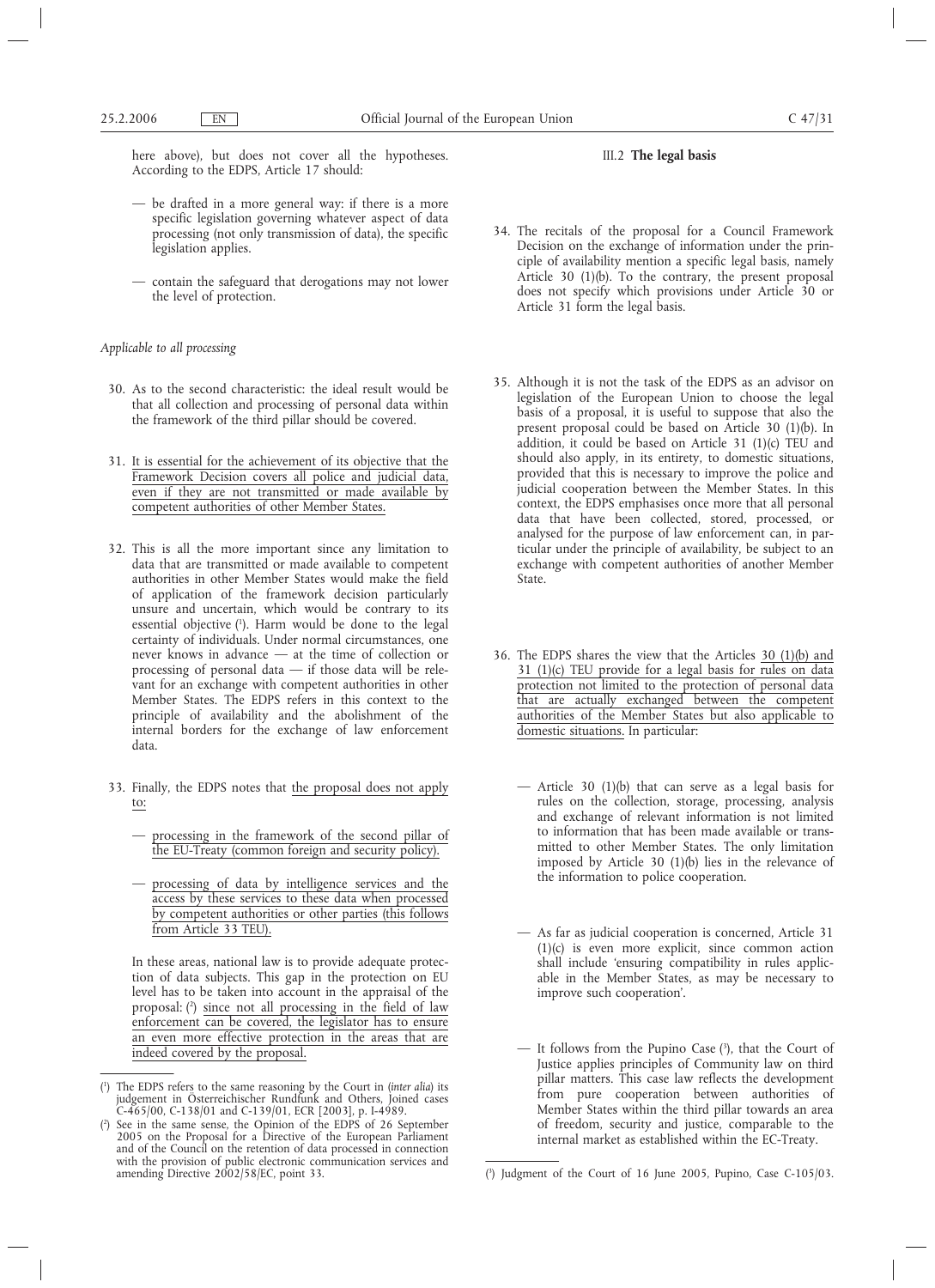- According to the EDPS, the principle of effectiveness entails the Treaty not being interpreted in a way that hampers the institutions of the European Union to carry out their tasks effectively. This includes their task to protect fundamental rights.
- As has been said before, a limitation to cross-border situations would not respect the consequences of the principle of availability and would harm the legal certainty of individuals.
- 37. The EDPS draws separate attention to the *exchange of data with third countries*. The Member States use personal data collected and processed in third countries transferred to them for the purpose of law enforcement and they transfer personal data that they themselves have collected and/or processed to competent authorities in third countries and to international bodies.
- 38. Articles 30 and 31 TEU do not require a different treatment of personal data that have been gathered by authorities of third countries to those data that have originally been collected by competent authorities within the Member States. Data originating from third countries, once received, have to comply with the same standards as data collected within a Member State. However, the quality of the data can not always easily be secured (this will be discussed in the next chapter of this opinion).
- 39. Transmission of personal data by competent authorities of Member States to third countries falls strictly speaking outside of the scope of Title VI of the EU-Treaty. If, however, data could be transmitted to third countries without the protection of the data subject being assured, this would seriously damage the protection envisaged by the present proposal within the territory of the European Union for the reasons mentioned in Section III.4 of this opinion. In short:
	- The data subjects' rights as assured by the present proposal are directly affected if the transmission to third countries was not subjected to rules of data protection.
	- The risk would occur that competent authorities of Member States could circumvent the strict norms on data protection.
- 40. Summarized, the applicability of common rules on data protection on personal data exchanged by competent authorities of Member States with authorities of third countries and international organisations is necessary for the effectiveness of the common rules on the protection of personal data between the competent authorities of the Member States and is thus necessary to improve the

cooperation between the Member States. The Articles 30 and 31 TEU provide for the necessary legal basis.

## III.3 **Specific remarks on the scope of the proposal**

*Personal data processed by judicial authorities*

- 41. Personal data are processed and exchanged by police forces and also by judicial authorities. The proposal, based on the Articles 30 and 31 of the EU-Treaty applies to the cooperation between police forces and to the cooperation between judicial authorities. At this point, the proposal has a wider scope than the proposal for a Council Framework Decision on the exchange of information, that is limited to police cooperation and only applies to information prior to the commencement of a prosecution.
- 42. The EDPS welcomes the fact that the proposal extends to personal data processed by judicial authorities. There is a good reason for dealing with police data and data of judicial authorities, processed for the purposes of law enforcement, in the same proposal. In the first place, the organisation in the Member States of the chain of criminal investigation and prosecution diverges. The involvement of judicial authorities starts at different stages in the different Member States. In the second place, all personal data in this chain can end up in a judicial file. There is no logic in having different applicable regimes for data protection in the foregoing stages.
- 43. As to the supervision on the data processing however, a different approach is needed. Article 30 of the proposal enumerates the tasks of the supervisory authorities. Article 30 (9) states that the powers of the supervisory authority shall not affect the independence of the judiciary. The EDPS recommends clarifying in the proposal that the supervisory authorities do not monitor the data processing by judicial authorities as far as they are acting in their judicial capacities. (1)

*Processing by Europol and Eurojust (and the Customs Information System)*

44. According to Article 3 (2) of the proposal, the Framework Decision shall not apply to the processing of personal data by Europol, Eurojust and the Customs Information System (2 ).

<sup>(</sup> 1 ) The provision could be similar to the provision in Article 46 of Regulation 45/2001/EC.

<sup>(</sup> 2 ) The Customs Information System is a small but rather complicated system consisting of national and supranational elements, comparable to the Schengen Information System. Given the relatively limited importance of the present proposal for the Customs Information System and the complexity of the system itself, it will be left aside in this opinion. The EDPS will deal with the Customs Information System in another context.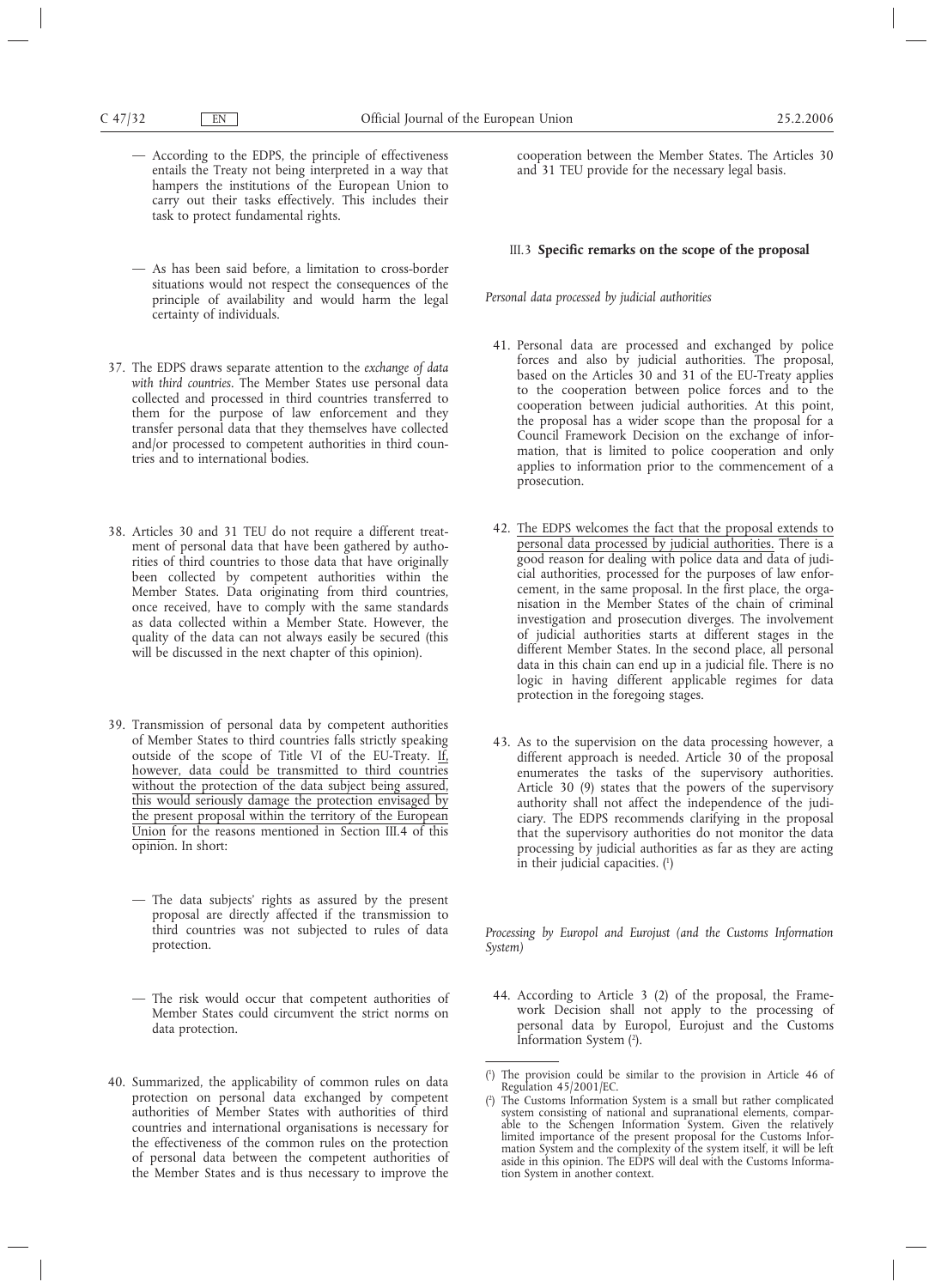- 45. Strictly speaking this provision is superfluous, in any case in so far as it relates to Europol and Eurojust. A framework decision under Article 34 (b) TEU can only be adopted for the purpose of approximation of the laws and regulations of the Member States and can not be directed to Europol and Eurojust.
- 46. As to substance, the text of Article 3 (2) leads to the following observations:
	- the present proposal provides for a general framework, that should in principle be applicable to all situations falling within the third pillar. Consistency of the legal framework for data protection is in itself an element that enhances the effectiveness of data protection.
	- at this moment, Europol and Eurojust have well defined data protection systems at their disposal, including a system of supervision. For this reason, there is no immediate urgency to adapt the applicable rules to the text of this proposal.
	- in the longer term, however, the rules on data protection applicable to Europol and Eurojust should be made fully consistent with the present framework decision.
	- this is even more important since the present proposal for a framework decision -apart from its Chapter III — applies to the collection and processing of personal data that are transmitted to Europol and Eurojust by the Member States.

# III.4 **Structure of the proposal**

- 47. The EDPS has analysed the proposal and concludes that generally speaking the proposal provides for a layered structure of protection. The common standards as laid down in Chapter II of the proposal (and on specific subject-matters, in Chapters IV-VII) contain two layers of protection:
	- Transposition to the third pillar of general principles of data protection as laid down in Directive 95/46/EC, and other legal instruments of the European Communities, as well as Council of Europe Convention 108.
	- Additional rules on data protection, applicable to all processing of personal data within the framework of the third pillar. Examples of these additional rules can be found in Article 4 (3) and (4) of the proposal.
- 48. Chapter III adds a third layer of protection for specific forms of processing. The titles of the two sections of chapter III and the wording of several provisions of the proposal seem to imply that this chapter only applies to data transmitted or made available by competent authorities in other Member States. As a result, some important provisions for the protection of personal data would not apply to personal data if they are not exchanged between

Member States. Having said that, the text is ambiguous since the provisions themselves seem to go beyond activities directly related to exchanged data. In any case, this limitation of the scope is not explicitly explained nor justified in the explanatory memorandum, nor in the impact assessment.

- 49. The EDPS underlines the added value of such a layered structure which in itself can provide for an optimal protection of the data subject, taking into account the specific needs of law enforcement. It reflects the need for an adequate data protection as expressed during the Spring Conference in Krakow in April 2005 and is in principle in conformity with Article 8 of the Charter of Fundamental Rights of the European Union and the European Convention for the protection of Human Rights and Fundamental Freedoms, in particular its Article 8.
- 50. However, an analysis of the text of the proposal leads to the following observations.
- 51. In the first place: it should be ensured that the additional rules for data protection in Chapter II (the second layer, mentioned in point 47) do not derogate from the general principles of data protection. According to the EDPS, the additional rules in Chapter II should offer additional protection to the data subjects related to the specific context of the third pillar (police and judicial information). In other words: these additional rules may not lead to a lower level of protection.
- 52. Moreover, Chapter III on specific forms of processing (in which the third layer of protection is incorporated) should not derogate from Chapter II. According to the EDPS, the provisions of Chapter III should offer additional protection to the data subjects in situations where competent authorities of more than one Member State are involved, but those provisions may not lead to a lower level of protection.
- 53. In the second place: rules that are of a general nature should not be put in Chapter III. The EDPS recommends transferring those provisions to Chapter II. Only provisions that strictly relate to the protection of personal data in case of exchanging of data between Member States must be included in Chapter III. This is even more important since Chapter III contains important provisions in view of a high level of protection of the data subject in the context of law enforcement (see IV.1 of this opinion).

# IV. **ANALYSIS OF THE ELEMENTS OF THE PROPOSAL**

## IV.1 **Starting points of the analysis**

54. The EDPS, in analysing the different substantive elements of the proposal, will take into account its particular structure and content. The EDPS will not comment on each article of the proposal.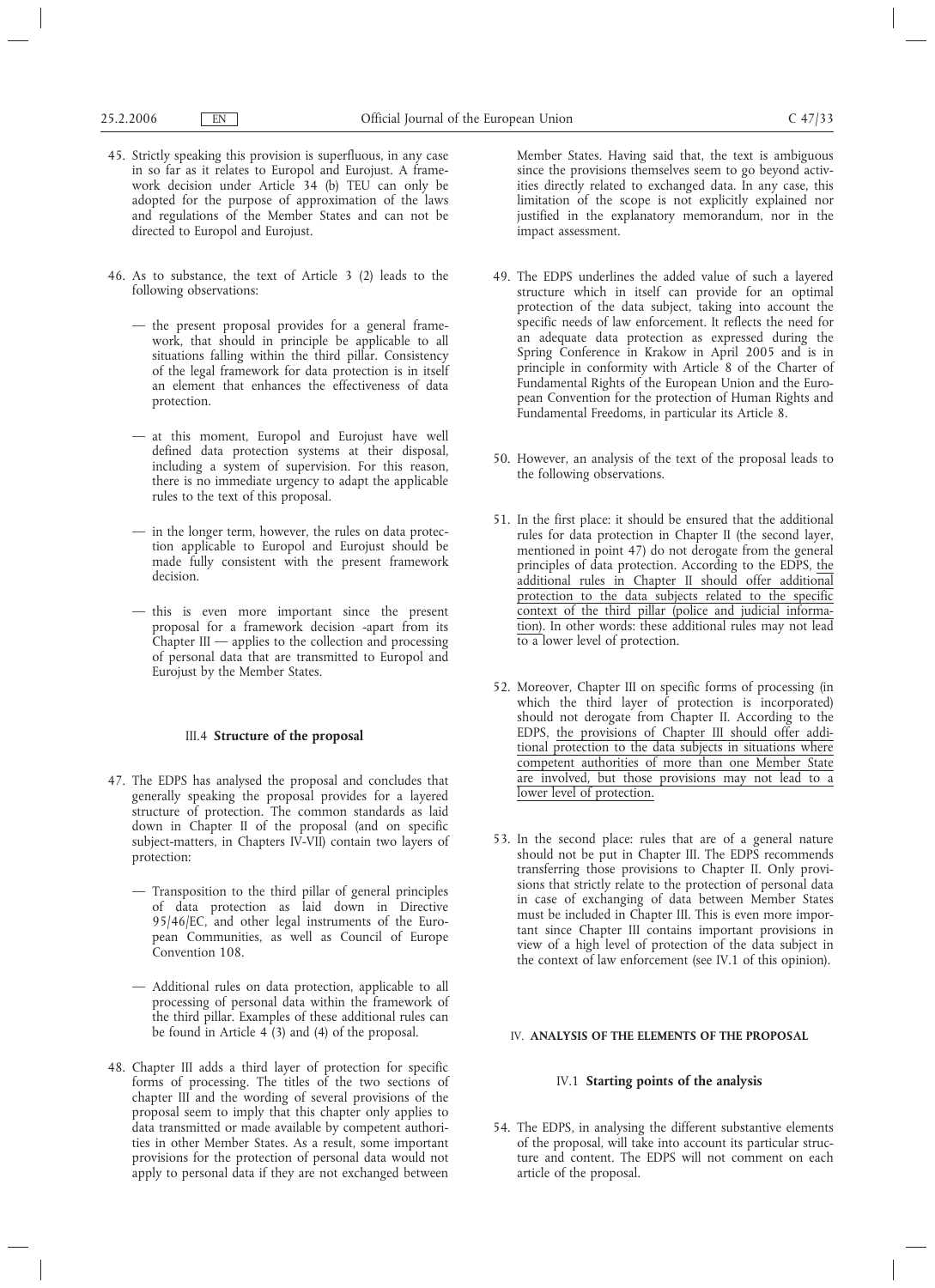- 55. First of all, most of the provisions of the proposal mirror other EU legal instruments on the protection of personal data. Those provisions are consistent with the EU data protection legal framework and satisfactory to provide adequate data protection safeguards in the third pillar.
- 56. However, the EDPS notes that some provisions currently contained in Chapter III of the proposal — on specific points of processing and generally speaking (see point 48 of this opinion) applicable only to data exchanged with other Member states — integrate general and essential principles of EU data protection law. Therefore, those provisions in Chapter III should be moved to Chapter II and made applicable to all processing of data by law enforcement authorities. This is the case of the provisions concerning the verification of data quality (Article  $9(1)$ and (6)) and regulating further processing of personal data (Article 11(1)).
- 57. Some of the other articles of Chapter III of the proposal do not distinguish between additional conditions that are specifically related to the exchanges of data with other Member States — such as the consent of the competent authority of the transmitting Member State — and safeguards that are instead relevant and necessary also with regard to data processed within a Member state. In these cases, the EDPS recommends that the latter safeguards should be made generally applicable, even to those personal data that have not been transmitted or made available by another Member State. This recommendation concerns:
	- transmission of data to private parties and to non law enforcement authorities (letters a) and b) of Articles 13 and 14), and
	- transfers to third countries or international bodies (Article 15, except letter c)).
- 58. This part of the opinion will also draw the attention of the legislator to some additional safeguards that are not laid down by the current proposal. According to the EDPS, these additional safeguards should be provided in relation to automated individual decisions, personal data received from third countries, access to private parties' databases, processing of biometric data and DNA profiles.
- 59. In addition, the following analysis will provide recommendations to improve the current text, with a view to ensuring effectiveness of the provisions, coherence of the text and consistency with current data protection legal framework.

further processed in a way incompatible with those purposes. Normally, data will be collected in relation to a specified crime (or, under certain circumstances, to investigate a criminal group or network, etc). They can be used for that original purpose and might then be processed for another purpose provided it is compatible with the original one (data collected on an individual convicted of drug trafficking could be used in the framework of an investigation concerning a network of drug dealers, for instance). This approach reflects well the principle of purpose limitation, as it is also enshrined in Article 8 of the Charter of Human Rights for the European Union and is thus consistent with current data protection legislation.

*Further processing for purposes within the scope of the Framework Decision*

- 61. The EDPS notes that the proposal does not address completely satisfactorily one situation which may occur in police work: the need to further use the data for a purpose considered incompatible with the one they were collected for. Data, once collected by the police, might be needed to solve a completely different crime. To illustrate this, one can mention that data are collected for the prosecution of traffic offences and then used to locate and prosecute a car thief. The second purpose, however legitimate, cannot be considered as fully compatible with the purpose of the collection of data. If law enforcement authorities were not allowed to use the data for this second purpose, they could be inclined to collect data for broad or ill-defined purposes, in which case the principle of purpose limitation would loose its value as to collection. Moreover, the application of other principles, like proportionality, accuracy and reliability would be hampered (see Article 4 (1)(c) and (d)).
- 62. Under EU data protection law personal data must be collected for specified and explicit purposes and not further processed in a way incompatible with those purposes. However, the EDPS is of the opinion that some flexibility must be allowed as to further use. The limitation on collection is more likely to be well complied with if the authorities in charge of internal security know that they can rely, with appropriate safeguards, on a derogation to the limitation as to further use.
- IV.2 **Purpose limitation and further processing**
- 60. Article 4 (1)(b) states that personal data must be collected for specified, explicit and legitimate purposes and not
- 63. It should be clarified that this need for further processing is recognised in Article 11 of the proposal, but in a fairly insufficient way. Article 11 only applies to data received from or made available by the competent authority of another Member State and does not provide for sufficient safeguards.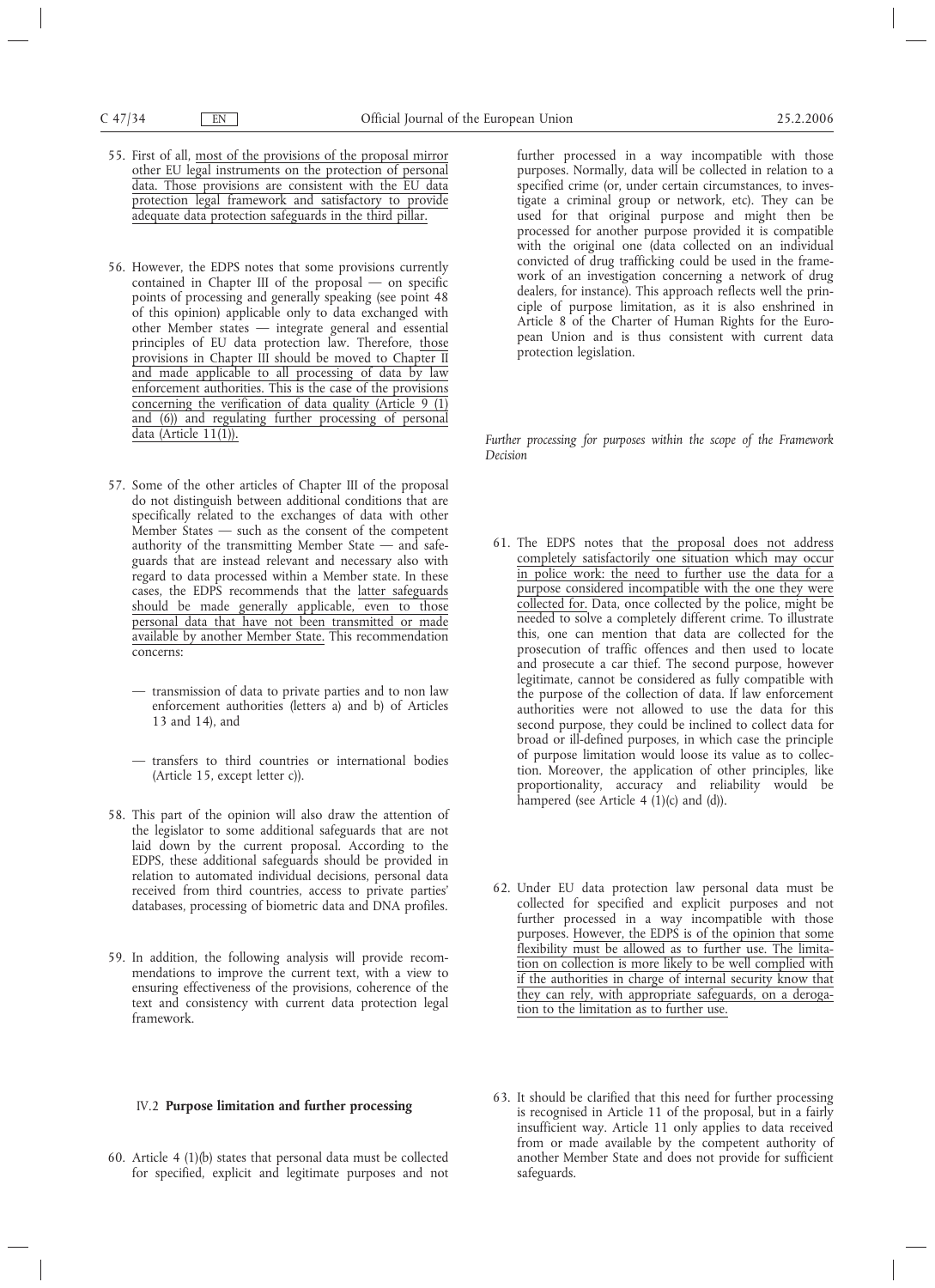- 64. The EDPS recommends applying Article 11 (1) to all data, regardless of whether or not they have been received from another Member State. Moreover, stricter safeguards should be added to what is stipulated in 11 (1)(b): the further use of data for a purpose considered incompatible with the initial one should be allowed only when it is strictly necessary, in a specific case, for the prevention, investigation, detection and prosecution of criminal offences or for the protection of the interests or fundamental rights of a person. Practically, the EDPS suggests laying down this provision in a new Article 4 bis (in any case, in Chapter II of the proposal).
- 65. Article 11 (2) and 11 (3) remain applicable as they are; they provide for supplementary safeguards for data received from other Member States. The EDPS points out that Article 11 (3) will apply to data exchange through the SIS II: the EDPS already mentioned in his opinion on SIS II that it should be ensured that indeed SIS data cannot be used for any other purpose than the purposes of the system itself.

*Further processing for purposes outside the scope of police and judicial cooperation*

- 66. In some cases, the data must be processed for the safeguard of other important interests. They could in these cases even be processed by other authorities than the competent authorities under this Framework Decision. These competences of the Member States could involve a privacy intrusive processing (for example, the screening of a person who is not a suspect) and should thus be accompanied by very strict conditions, like the obligation for Member States to adopt specific legislation if they want to make use of this derogation. Within the framework of the first pillar, this issue has been addressed in Article 13 of Directive 95/46/EC, stipulating that in specific cases restrictions to some provisions of the Directive are allowed. Member States applying such restrictions must do so in compliance with Article 8 ECHR.
- 67. Along the same line of reasoning, this Framework Decision should stipulate in Chapter II that Member States should be allowed to adopt legislative measures to allow further processing when such a measure is necessary to safeguard:
	- the prevention of threats to public security, defence or national security;
	- the protection of an important economic or financial interest of a Member State or of the European Union.
	- the protection of the data subject.

## IV.3 **Criteria for making data processing legitimate**

- 68. Article 5 of the proposal states that data may be processed by the competent authorities only if provided for by a law setting out that the processing is necessary for the fulfilment of the legitimate task of the authority concerned and for the purpose of the prevention, investigation, detection or prosecution of criminal offences. The EDPS supports the strict requirements of Article 5.
- 69. However, the text of Article 5 underestimates the need for making data processing legitimate on other legal grounds, in specific circumstances. It is an important provision that should, for instance, not make it impossible for the police to fulfil its legal obligations under national law to disclose information to immigration services or taxation authorities. Therefore, the EDPS suggests that Article 5 take into account other justified legal grounds for processing personal data, such as the necessity for compliance with a legal obligation to which the controller is subject, the unambiguous consent of the data subject, provided that the processing is carried out in the interest of the data subject, or the necessity to protect the vital interest of the data subject.
- 70. The EDPS remarks that respect of the criteria for making data processing legitimate has a special importance with regard to police and judicial cooperation, if one considers that an unlawful collection of personal data by police forces could entail that personal data not being able to be used as evidence in judicial proceedings.

#### IV.4 **Necessity and proportionality**

- 71. The Articles 4 and 5 of the proposal also aim to ensure — in a generally satisfactory manner — that limitations to the protection of personal data are necessary and proportional, as required under the law of the European Union and by the case law of the European Court of Human Rights on Article 8 ECHR:
	- $-$  Article 4(1)(c) lays down the general rule that data shall be adequate, relevant and not excessive in relation to the purposes for which they are collected and/ or further processed.
	- Article 5 specifies that the processing should be *necessary* for the fulfilment of the legitimate task of the authority concerned and for the purpose of the prevention, investigation, detection or prosecution of criminal offences.
	- Article 4(4) states that processing of personal data is only necessary if certain specific conditions are fulfilled.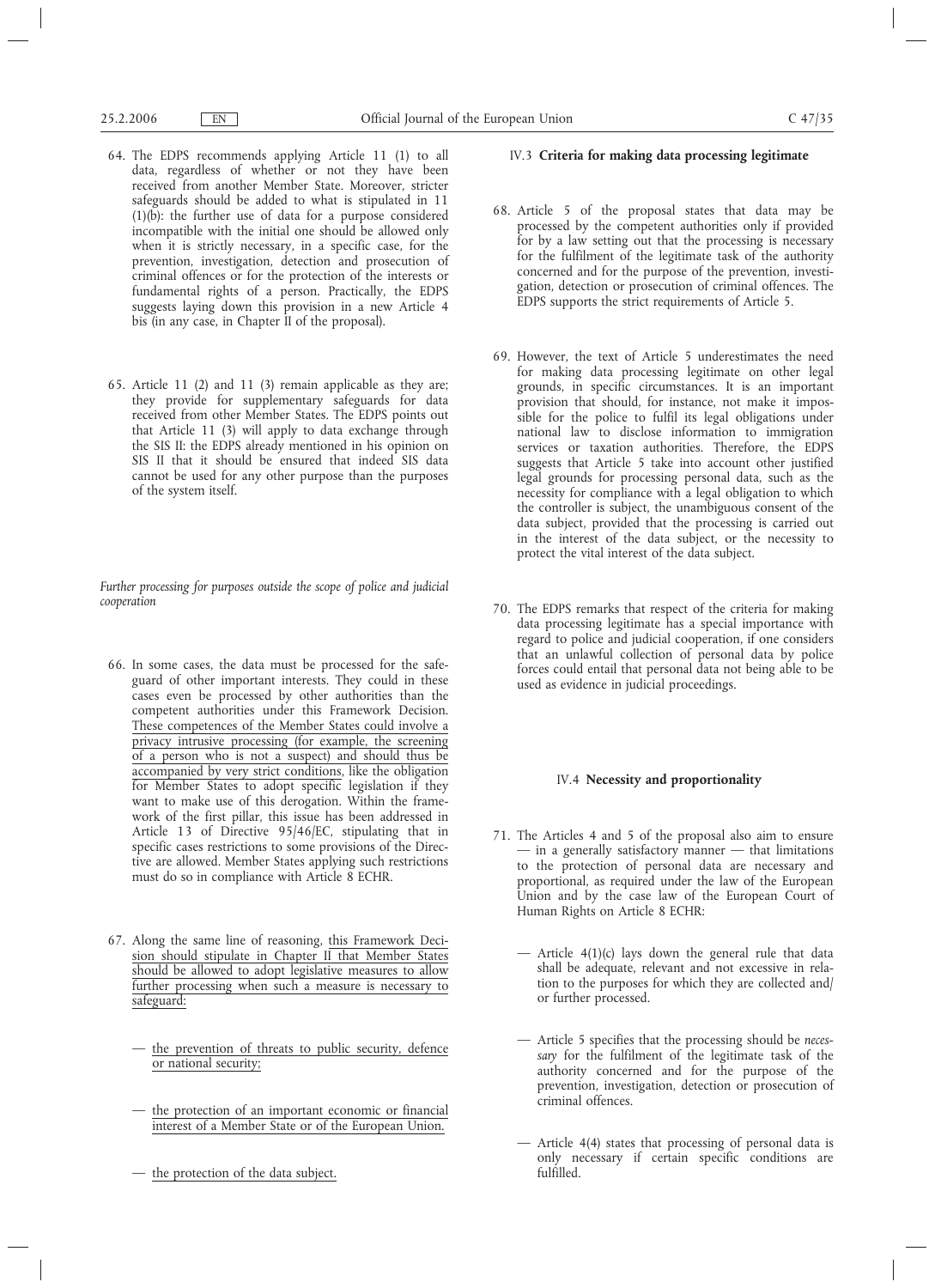- 72. The EDPS notes that the proposed formulation of Article 4(4) does not meet the criteria laid down by the case law of the European Court of Human Rights relating to Article 8 ECHR, according to which a restriction to private life might be imposed only when it is necessary in a democratic society. According to the proposal, data processing would be considered as necessary not only when it would *make it possible* for law enforcement and judicial authorities to carry out their tasks, but also when there are *reasonable grounds* to *believe* that the personal data concerned would merely *facilitate or accelerate* the prevention, investigation, detection or prosecution of a criminal offence.
- 73. These criteria do not comply with the requirements of Article 8 ECHR, since almost any processing of personal data could be considered as facilitating the activities of police or of judicial authorities, even though the concerned data are not actually needed to carry out those activities.
- 74. The current text of Article 4 (4) would pave the way to unacceptably broad collection of personal data, merely based on the belief that personal data *may make it easier* to prevent, investigate, detect or prosecute a criminal offence. On the contrary, processing of personal data shall be considered necessary only where the competent authorities can clearly demonstrate a need for it, and provided that less privacy-intrusive measures are not available.
- 75. Therefore, the EDPS recommends redrafting the first indent of Article 4 (4) so as to ensure the respect of the case law on Article 8 ECHR. Furthermore, for systematic reasons, the EDPS suggests that Article 4 (4) is moved to the end of Article 5.

## IV.5 **Processing of special categories of data**

- 76. Article 6 lays down an in-principle prohibition on the processing of sensitive data, i.e. personal data revealing racial or ethnic origin, political opinions, religious or philosophical beliefs, trade-union membership, or concerning health or sex life. This prohibition will not apply when the processing is provided for by a law and is absolutely necessary for the fulfilment of the legitimate task of the authority concerned for the purpose of the prevention, investigation, detection or prosecution of criminal offences. Sensitive data can also be processed if the data subject has given his explicit consent. In both cases, suitable specific safeguards shall be put in place.
- 77. The text of Article 6 leads to two remarks. In the first place, Article 6 relies too widely on the consent of the data subject. The EDPS stresses that processing of sensitive data on the basis of the explicit consent of the data subject should be allowed only insofar as the processing is carried out in the interest of the data subject, and the refusal to consent would not lead to negative conse-

quences being imposed on the data subject. The EDPS recommends modifying Article 6 accordingly, also to make the article consistent with current EU data protection law

- 78. In the second place, the EDPS considers that also other legal grounds for processing, such as the necessity to protect the vital interests of the data subject or of another person (where the data subject is physically or legally incapable of giving his consent) could be taken into account.
- 79. In the field of police and judicial cooperation, the processing of other categories of possibly sensitive personal data, such as biometric data and DNA profiles, are of a growing importance. Those data are not explicitly covered by Article 6 of the proposal. The EDPS invites the EU legislator to pay special attention when implementing the general data protection principles laid down in this proposal into further legislation entailing the processing of these special categories of data. An example is the current proposal for a Council framework decision on the exchange of information under the availability principle (see above, points 12-15), which explicitly allows for processing and exchanges of biometric data and DNA profiles (see Annex II of the proposal), but does not address the sensitiveness and specificities of these data from a data protection point of view.
- 80. The EDPS recommends that specific safeguards should be provided, in particular with a view to guarantee that:
	- biometric data and DNA profiles are used only on the basis of well established and interoperable technical standards,
	- their level of accuracy is carefully taken into account and might be challenged by the data subject through readily available means, and
	- that the respect of the dignity of persons is fully ensured.

It is for the legislator to decide whether to provide for these additional safeguards in this framework decision or in the specific legal instruments regulating the collection and exchange of these special categories of data.

# IV.6 **Accuracy and reliability**

81. Article 4 (1) (d) lays down the general rules relating to data quality. According to this Article, the controller must ensure that data are accurate and, where necessary, up to date. He shall take every reasonable step to ensure that data which are inaccurate or incomplete, having regard to the purposes for which they were collected or for which they are further processed, are erased or rectified. This is in line with the general principles of EU data protection legislation.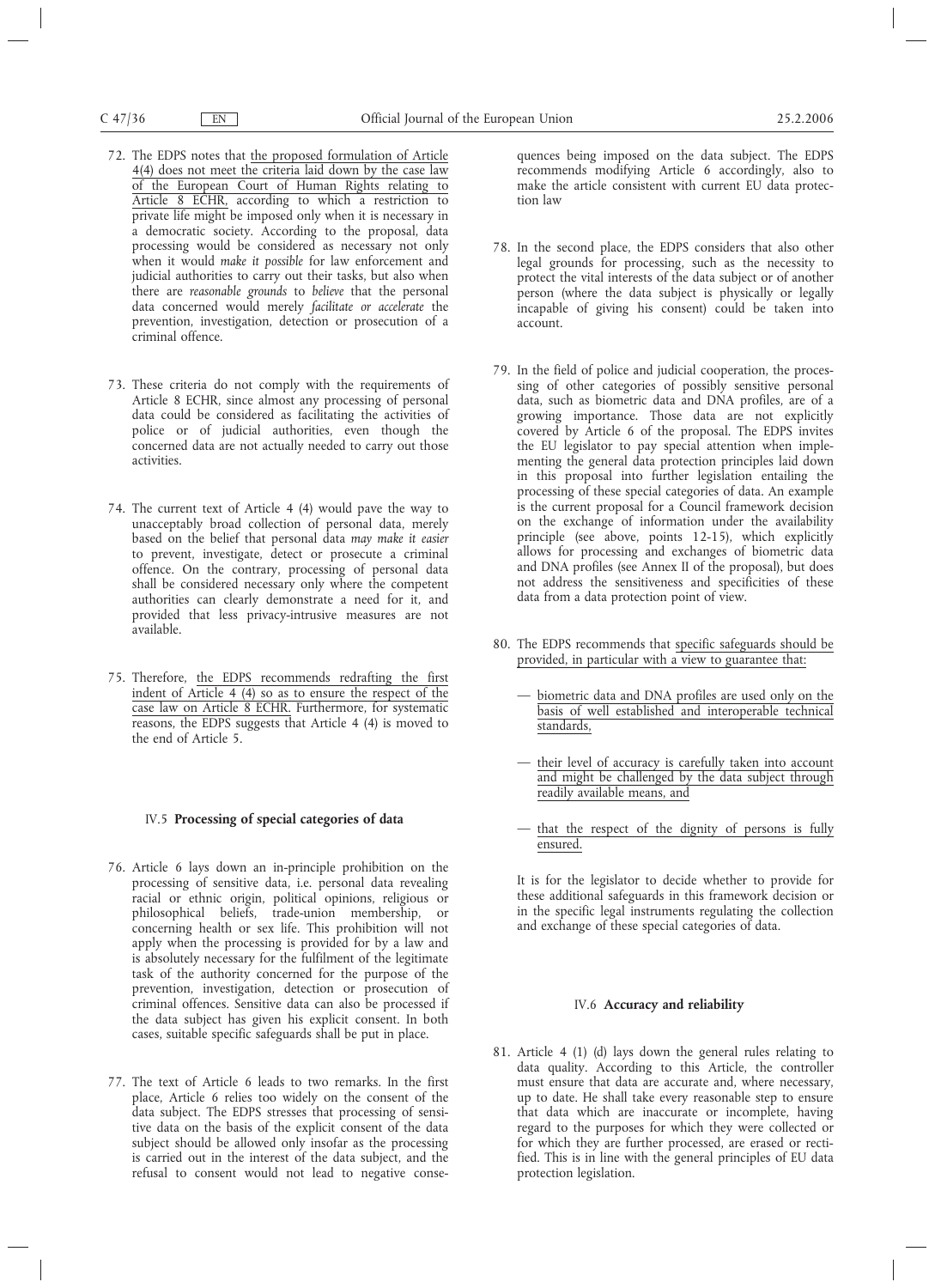82. Article 4 (1) (d), third sentence, establishes that Member States may provide for the processing of data to varying degrees of accuracy and reliability. The EDPS understands this provision as a derogation to the general principle of accuracy and recommends clarifying the derogatory nature of the provision, by adding 'however' or 'nevertheless' to the beginning of Article  $4(1)(d)$ , third sentence. In these cases, where the accuracy of data cannot be fully ensured, the controller will have an obligation to distinguish data in accordance with their degree of accuracy and reliability, referring in particular to the fundamental distinction between data based on facts from data based on opinions and personal assessments. The EDPS underlines the importance of this obligation both for data subjects and law enforcement authorities, especially where data are processed far from their source (see point 7 of this opinion).

## *Verification of data quality*

- 83. The general principle laid down in Article 4(1)(d) is supplemented by the more specific safeguards laid down in Article 9 on verification of data quality. In particular, Article 9 states that:
	- 1. quality of personal data shall be verified at the latest before they are transmitted and made available. In addition, for data made available by direct automated access, the quality shall be regularly verified (Article 9 (1) and (2)).
	- 2. in all transmissions of data, judicial decisions as well as decisions not to prosecute should be indicated, and data based on opinions checked at source before being transmitted, and their degree of accuracy or reliability indicated (Article 9 (1)).
	- 3. personal data shall be marked on request of the data subject if their accuracy is denied by the data subject and if their accuracy or inaccuracy cannot be ascertained (Article 9 (6).
- 84. Therefore, Article 4(1) and Article 9 ensure, if jointly applied, that the quality of personal data is adequately verified, both by the data subject and by those authorities that are the closest to the sources of the data processed and thus in the best position to check them.
- 85. The EDPS welcomes these provisions, since, while focussing on the needs of law enforcement authorities, they ensure that each data is properly taken into account and used according to its accuracy and reliability, thus avoiding that a data subject is disproportionately affected by the possible lack of accuracy in some data concerning him or her.
- 86. Verification of data quality is an essential element of protection for the data subject, especially with regard to personal data processed by police and judicial authorities. Therefore, the EDPS regrets that the applicability of Article 9 on verification of quality of data is limited to data that are transmitted or made available to other Member states. This is unfortunate, since it entails that quality of personal data, which is essential also for law enforcement purposes, would be fully ensured only when these data are transmitted or made available to other Member States, but not when they are processed within a Member State (1). Instead, it is essential — both in the interest of data subjects and of competent authorities to ensure that proper verification of the quality concerns all personal data, including those not transmitted or made available by another Member state.
- 87. Therefore, the EDPS recommends removing in any case the limitations in the scope of application of Article  $9(1)$ and (6), by moving these provisions to Chapter II of the proposal.

*The distinction between different categories of data*

- 88. Article 4(2) lays down an obligation for the controller to make a clear distinction between personal data of different categories of persons (suspected, convicted, witnesses, victims, informers, contacts, others). The EDPS welcomes this approach. While it is true that law enforcement and judicial authorities might need to process data relating to very different categories of persons, it is essential that these data are distinguished according to the different degree of involvement in a crime. In particular, conditions for collecting data, time limits, conditions for refusing access or information to the data subject, modalities of access to data by competent authorities should reflect the particularities of the different categories of data processed and the different purposes for which these data are collected by law enforcement and judicial authorities.
- 89. In this context, the EDPS asks special attention for data relating to non-suspects. Specific conditions and safeguards are needed in order to ensure proportionality and to avoid prejudice for persons that are not actively involved in a crime. For this category of persons the proposal should contain additional provisions to restrict the purpose of the processing, to fix precise time limits and to limit the access to data. The EDPS recommends modifying the proposal accordingly.

<sup>(</sup> 1 ) In addition, this would not be in line with Council of Europe's Recommendation No.R (87) 15 of the Committee of Ministers to Member States regulating the use of personal data in the police sector. In particular, Principle 7.2 provides that 'regular checks' on the quality of personal data should be established in agreement with the supervisory authority or in accordance with domestic law.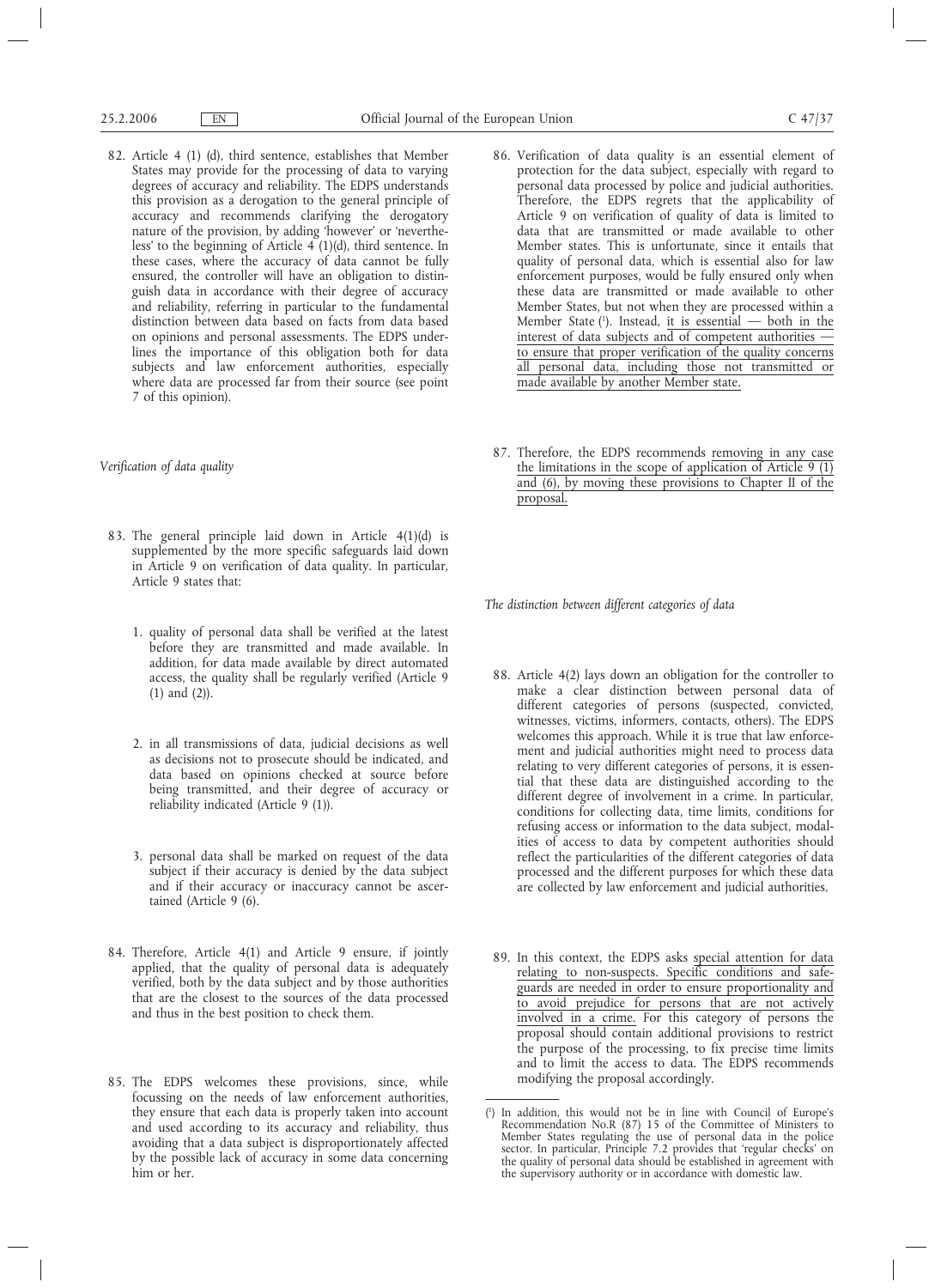- 90. The current text of the proposal contains one specific safeguard relating to non suspects, namely Article 7 (1) of the proposal. According to the EDPS, this is an important safeguard, mainly since Member States are not allowed to provide for derogations. Unfortunately, Article 7 (1) lays down specific safeguards only with regard to time limits, and its applicability is limited to the category of persons mentioned in the last indent of Article 4 (3) of the proposal. Therefore, it does not provide for satisfactory guarantees and does not cover the whole group of non-suspects. (1)
- 91. Also data relating to convicted persons deserve specific attention. Indeed, as far as these data are concerned, the recent and future initiatives on exchanges of criminal records should be duly taken into account and consistency should be ensured. (2)
- 92. In the light of the foregoing observations, the EDPS recommends adding a new paragraph to Article 4 that contains the following elements:
	- additional provisions to restrict the purpose of the processing, to fix precise time limits and to limit the access to data, as far as non suspects are concerned.
	- the obligation for the Member States to lay down the legal consequences of the distinctions to be made between personal data of different categories of persons, reflecting the particularities of the different categories of data processed and the different purposes for which these data are collected by law enforcement and judicial authorities.
	- the legal consequences should relate to conditions for collecting personal data, time limits, further transfer and use of data and conditions for refusing access or information to the data subject.

# IV.7 **Time limits for the storage of personal data**

93. The general principles governing time limits for storage of personal data are laid down by Article 4(1)(e) and Article 7(1) of the proposal. As a general principle, personal data should be stored for no longer than necessary for the purpose for which they were collected. This is consistent with EU data protection legislation. (3)

- 94. Nevertheless, the general provision of Article 7 (1) is only applicable 'unless otherwise provided by national law'. The EDPS notes that this exception is very general and goes beyond the derogations admissible according to Article  $4(1)(e)$ . The EDPS proposes that the general derogation of Article 7 (1) should be deleted or at least explicitly restrict the public interests justifying the use of this derogation by the Member States (4).
- 95. Article 7(2) states that the compliance with time limits shall be ensured by appropriate procedural and technical measures, and shall be regularly reviewed. The EDPS welcomes this provision, but recommends to state explicitly that the appropriate procedural and technical measures should provide for automatic and regular deletion of personal data after a certain period of time.

# IV.8 **Exchanges of personal data with third countries**

- 96. Effective police and judicial cooperation within the EU borders increasingly depends on cooperation with third countries and international organisations. Many actions aimed at improving law enforcement and judicial cooperation with third countries or international organisations are currently discussed or envisaged both at national and EU level  $(5)$ . The development of this international cooperation is likely to rely heavily on exchanges of personal data.
- 97. Therefore, it is essential that principles of fair and lawful processing — as well as principles of due process in general — also apply to the collection and the exchanges of personal data across Union borders, and that personal data are transferred to third countries or international organisations only if an adequate level of protection or appropriate safeguards are guaranteed by those third parties concerned.

- 1. they should not have been transmitted, made available or received
- 2. after a time limit communicated by the transmitting authority, unless the personal data are further needed for judicial proceedings 3. if data are not or no longer necessary for the purpose for which
- they were transmitted.
- ( 4 ) One could consider a limitation to the fight of terrorism and/or the specific public interests mentioned in Article 4 (1) (e): historical, statistical or scientific use.
- ( 5 ) For an example, see the recent Commission's Communication on 'A Strategy on the External Dimension of the Area of Freedom, Security and Justice' (COM(2005) 491 Final).

<sup>(</sup> 1 ) See, more specific, point 94 of this opinion.

<sup>(</sup> 2 ) The decision of the Council 2005/876/JHA on the exchange of information extracted from the criminal record entered into force on 9 December. The decision adds to and facilitates existing mechanisms to transmit information referring to sentences based on existing conventions, such instruments as the European Convention on judicial assistance in criminal matters of 1959 and on the 2000 Convention on judicial assistance in criminal matters between the Member States. This text will later be replaced by a more precise Framework decision of the Council. The Commission envisages to propose a new Framework Decision in this area..

<sup>(</sup> 3 ) Besides the general provision on time limits for the storage of personal data, laid down by Article 7, the proposal lays down further specific provisions concerning personal data exchanged with other Member States. In particular, Article 9.7 establishes that personal data shall be deleted when: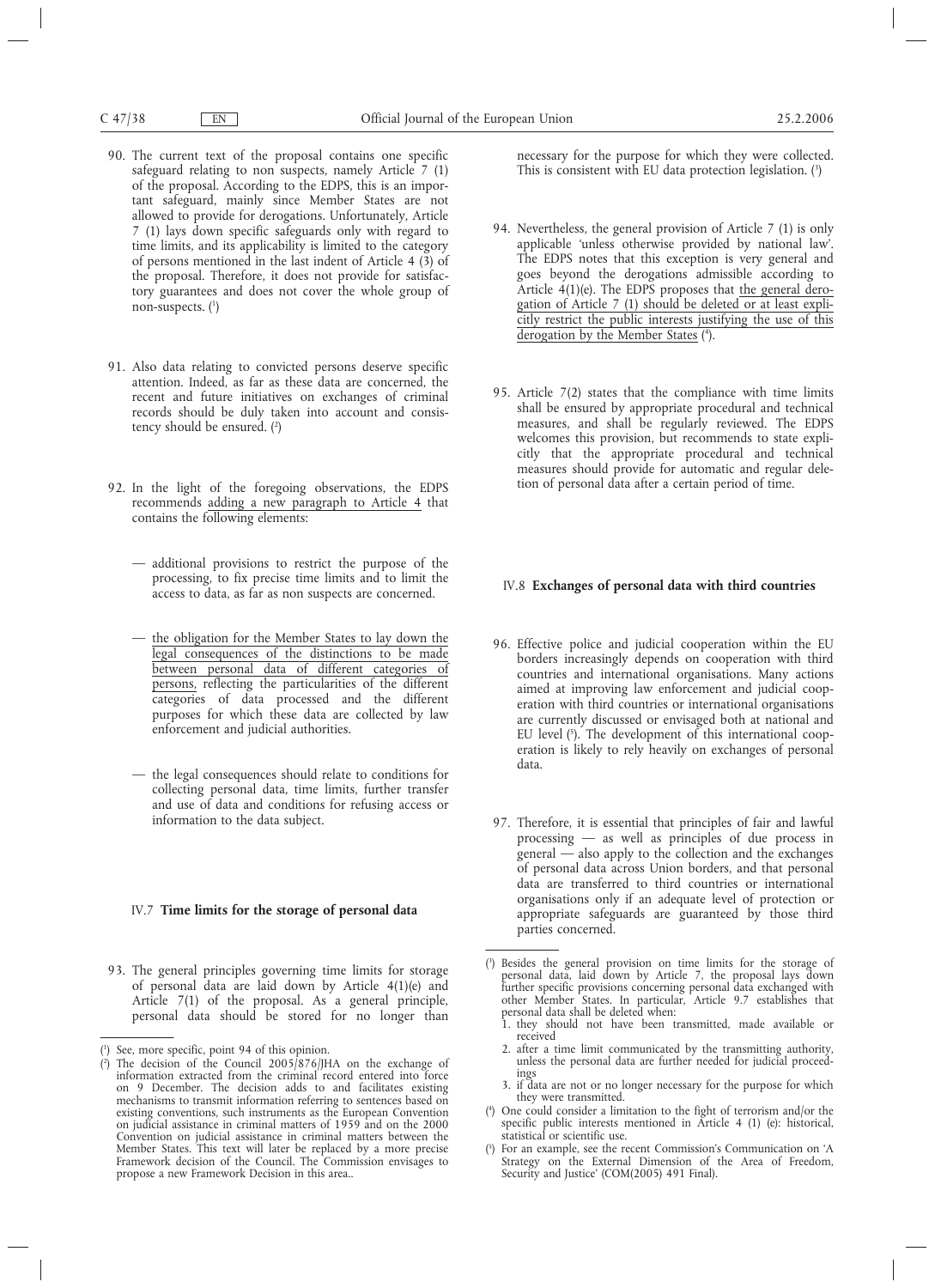*Transfers of personal data to third countries*

- 98. In this perspective, the EDPS welcomes Article 15 of the proposal that provides for protection in case of transfer to competent authorities in third countries or to international bodies. However, this provision, included in Chapter III of the proposal, only applies to data received from or made available by competent authorities of other Member States. As a consequence of this limitation, a shortcoming in the system of data protection on the level of the European Union remains with regard to data that are not received from competent authorities from other Member States. According to the EDPS, this shortcoming can not be accepted for the following reasons.
- 99. Firstly, the level of protection offered by EU law in case of transfer to third country should not be determined by the source of the data  $-$  a police force within the Member State that transfers data to a third country, or a police force within another Member State.
- 100. Secondly, it should be noted that the rules regulating transfers of personal data to third countries represent a fundamental principle of data protection law. This principle does not only represent one of the fundamental provisions of Directive 95/46/EC, but it is also enshrined by the Additional Protocol to Convention 108 (1). Common standards in protection of personal data, referred to by Article 1 of the proposal, could not be ensured if common rules for transfers of personal data to third countries do not embrace all processing operations. As a consequence, the data subjects' rights as ensured by the present proposal would be directly affected if personal data could be transmitted to third countries that do not offer an adequate level of protection.
- 101. Thirdly, limitation of the scope of these rules to 'exchanged data' would entail that — with regard to data processed only within one country — there would be no safeguards: paradoxically personal data could be transferred to third countries — disregarding any adequate protection of personal data — more 'easily' than to other Member States. This would give rise to possibilities of 'information laundering'. Competent authorities of Member States could circumvent the strict norms on data protection by transmitting data to third countries or international organisations, where they could be accessed

by a competent authority of another Member State or even sent back to such an authority.

102. Therefore, the EDPS recommends amending the present proposal so as to ensure that Article 15 applies to the exchange of *all* personal data with third countries. This recommendation does not relate to Article 15 (1)(c) that by its nature can only be relevant to personal data exchanged with other Member States.

*Exceptional transfers to non adequate countries*

- 103. Article 15 lays down a series of conditions for transfers to competent authorities in third countries or to international organisations comparable to the conditions of Article 25 of Directive 95/46/EC. Nonetheless, Article 15(6) lays down the possibility to transfer data to third countries or international organisations in which an adequate level of data protection is not ensured, provided that the transfer is absolutely necessary in order to safeguard the essential interests of a Member State or for the prevention of imminent serious danger threatening public security or a specific person or persons.
- 104. The applicability of the exception laid down by paragraph 6 should be clarified. Therefore, the EDPS recommends:
	- making clear that this exception merely establishes a derogation to the condition of 'adequate protection' but does not impinge on the other conditions laid down by the first paragraph of Article 15.
	- adding that transfers of data carried out according to this exception should be subject to appropriate conditions (such as an explicit condition that data shall be processed only temporarily and for specific purposes) and shall be communicated to the competent Supervisory Authority.

*Processing of personal data received from third countries*

105. In the context of the increasing exchange of personal data with police and judicial authorities of third countries, special attention should also be paid to the personal data 'imported' from those third countries where adequate standards of respect for human rights — and in particular for protection of personal data — are not ensured.

<sup>(</sup> 1 ) The Additional Protocol to the Convention for the Protection of Individuals with regard to Automatic Processing of Personal Data, regarding supervisory authorities and transborder data flows, was signed on 8/11/2001 and entered into force on 1/7/2004. This binding international law instrument has been signed so far by 11 States (9 of which are EU Members). Article 2.1 of the Protocol lays down the general principle that 'Each Party shall provide for the transfer of personal data to a recipient that is subject to the jurisdiction of a State or organisation that is not Party to the Convention only if that State or organisation ensures an adequate level of protection for the intended data transfer'.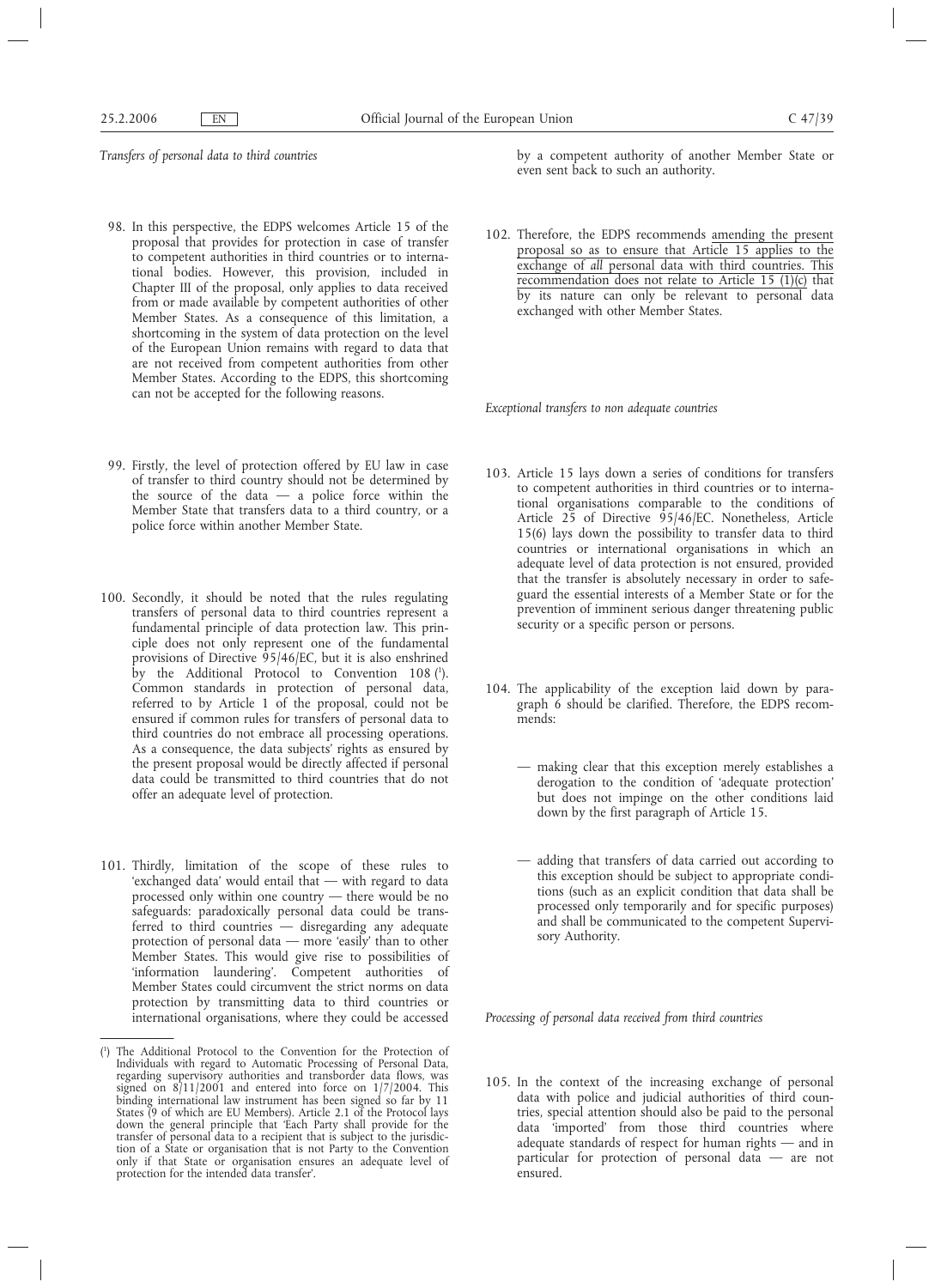- 106. From a broader perspective, the EDPS considers that the legislator should ensure that personal data received from third countries comply at least with international standards regarding the respect of human rights. For example, data collected under torture or through violations of human rights, blacklists based merely on political convictions or sexual preferences should not be processed and relied upon by law enforcement and judicial authorities, unless this is done in the interest of the data subject. Therefore, the EDPS recommends that this is clarified at least in a recital of the proposal, possibly by reference to relevant international instruments (<sup>1</sup>).
- 107. With regard more specifically to protection of personal data, the EDPS remarks that, when personal data are transmitted from countries where there are no adequate standards and guarantees for the protection of personal data, the possible lack of data quality shall be duly assessed with a view to avoiding erroneous reliance on such information by EU law enforcement authorities and preventing prejudice for data subjects.
- 108. Therefore, the EDPS recommends adding a provision to Article 9 of the proposal stating that the quality of personal data transmitted from third countries should be specifically assessed as soon as they are received and the degree of accuracy and reliability of those data should be indicated.

# IV.9 **Exchanges of personal data with private parties and non law enforcement authorities**

- 109. Articles 13 and 14 of the proposal lay down a series of requirements to be fulfilled in cases where personal data are further transmitted to private parties and non law enforcement authorities. As mentioned before, these articles supplement the more general rules laid down in Chapter II, which should in any case be complied with.
- 110. The EDPS is of the opinion that, while transfer to private parties and other public bodies can be necessary in particular cases for the purpose of preventing and combating crime, specific and strict conditions should apply. This is line with the point of view expressed by the

European Data Protection Commissioners in the Krakow position paper (2).

- 111. In this perspective, the EDPS considers that additional conditions laid down by Articles 13 and 14 could be considered satisfactory, if applied jointly with general rules laid down in Chapter II, including a comprehensive application of the rules on further processing (see above, IV.2). However, the current proposal limits the applicability of Articles 13 and 14 to personal data received from or made available by the competent authorities of another Member State.
- 112. The general applicability of the latter conditions is even more important if one considers the growing exchange of data between law enforcement authorities and other authorities or private parties also within Member States. An example can be found in the public/private partnership in law enforcement activities (3).
- 113. Therefore, the EDPS recommends amending the present proposal so as to ensure that Article 13 and 14 apply to the exchange of *all* personal data, including those not transmitted or made available by another Member State. This recommendation does not relate to Articles 13 (c) and 14 (c).

*Access and further use of personal data controlled by private parties*

- 114. The exchange of personal data with private parties is bidirectional: it entails personal data also being transmitted or made available by private parties to law enforcement and judicial authorities.
- 115. In this case, personal data collected for commercial purposes (commercial transactions, marketing, provision of services, etc.) and managed by private controllers are then accessed and further used by public authorities for the very different purpose of prevention, investigation, detection or prosecution of criminal offences. In addition, the accuracy and reliability of data processed for commercial purposes shall be carefully assessed when these data are used for law enforcement purposes (4 ).

<sup>(</sup> 1 ) UN Convention against Torture and Other Cruel, Inhuman or Degrading Treatment or Punishment, signed by all EU Member States and entered into force on 26 June 1987. In particular, Article 15 states that 'Each State Party shall ensure that any statement which is established to have been made as a result of torture shall not be invoked as evidence in any proceedings, except against a person accused of torture as evidence that the statement was made'.

<sup>(</sup> 2 ) *Position paper on Law Enforcement & Information Exchange in the EU,* adopted at the Spring Conference of European Data Protection Authorities, Krakow, 25-26 April 2005

<sup>(</sup> 3 ) See Commission Legislative and Work Programme 2006 COM(2005) 531 final

<sup>(</sup> 4 ) For example, a phone bill will be reliable for commercial purposes as long as it correctly states which phone calls have been made; anyway, the same phone bill might not be fully relied upon by law enforcement authorities as conclusive evidence about who made a specific phone call.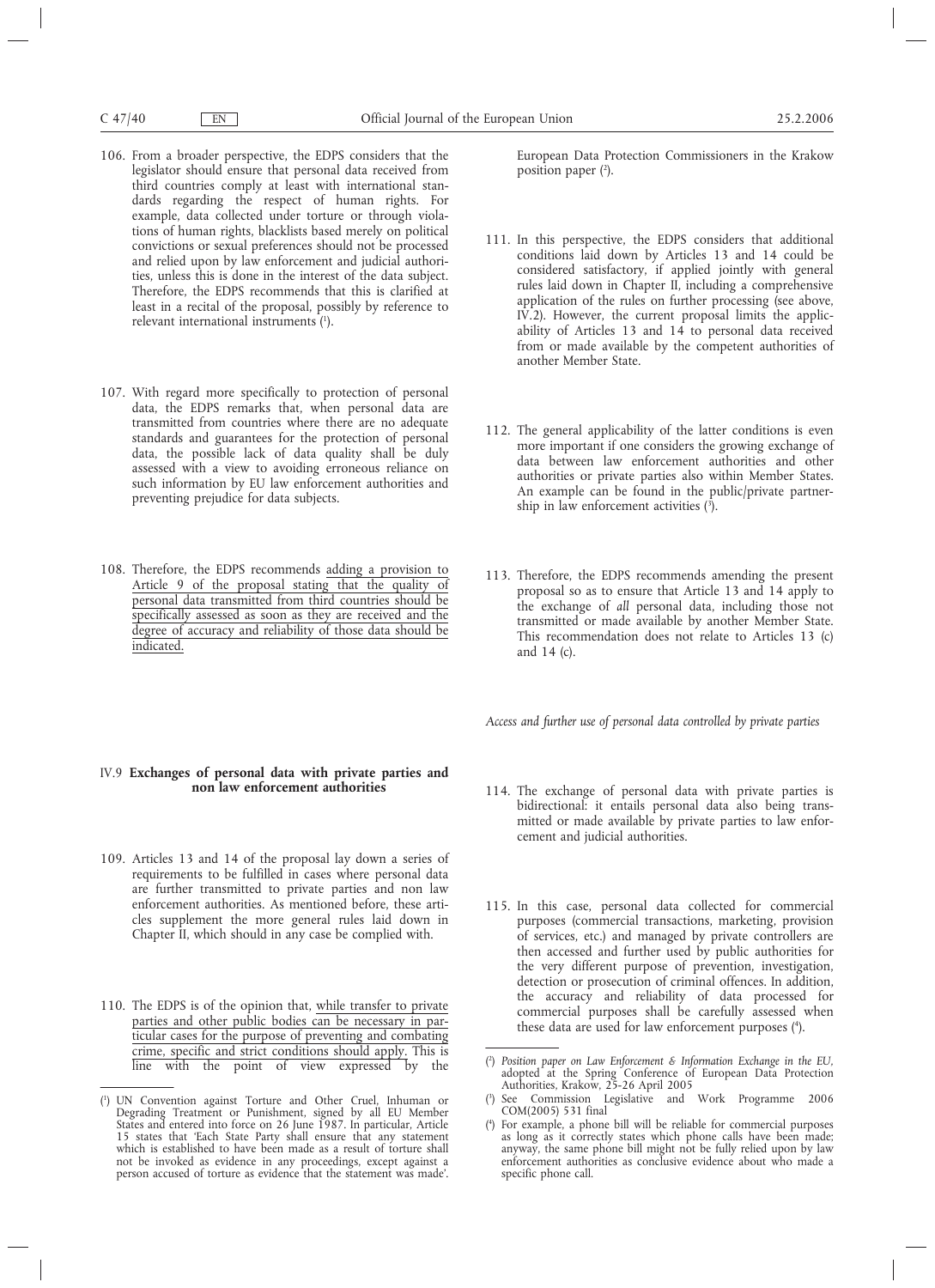- 116. A very recent and important example of access to private databases for law enforcement purposes is provided by the approved text of the Directive on the retention of communication data (see above, points 16-18), according to which providers of publicly available electronic communications services or of public communications networks will have to store for up to two years certain data concerning communications, in order to ensure that these data are available for the purpose of the investigation, detection and prosecution of serious crime. According to the approved text, issues concerning access to these data go beyond Community law and might not be regulated by the Directive itself. Instead, these important issues may be the subject of national law or action pursuant to Title VI of the TUE (<sup>1</sup>).
- 117. In his opinion on the proposal for this directive, the EDPS has defended a wider interpretation of the EC-Treaty, because limitation on access is necessary to assure an adequate protection of the data subject whose communications data have to be retained. Unfortunately, the European legislator did not include rules on access in the abovementioned directive.
- 118. In the present opinion, the EDPS expresses again his strong preference that EU law should provide common standards on access and further use by law enforcement authorities. As long as this is not dealt with under the first pillar, a third pillar instrument could provide for the necessary protection. This position of the EDPS is further supported by the general increase of exchanges of data between Member States and the recent proposal on availability principle. Different national rules on access and further use would not be compatible with the proposed EU-wide 'free circulation' of law enforcement information, which also includes data from private databases.
- 119. Therefore, the EDPS considers that common standards should apply on access by law enforcement authorities to personal data held by private parties, so as to ensure that access is permitted only on the basis of well defined conditions and limitations. In particular, access by competent authorities should be allowed only on a caseby-case basis, under specified circumstances, for specified purposes, and be under judicial control in the Member States.

## IV.10 **Rights of the data subject**

- 120. Chapter IV deals with the rights of the data subject, in a way which is in general consistent with current data protection legislation and with Article 8 of the EU Charter of Fundamental Rights.
- 121. The EDPS welcomes these provisions, since they provide for a harmonised set of rights for data subjects, while taking into account the particularities of processing by law enforcement and judicial authorities. This is a significant improvement, since the current situation is characterized by a wide variety of rules and practices especially concerning the right of access. Some Member States do not allow for access of the data subject to his data but have a system of 'indirect access' (to be exercised by the national data protection authority in the name of the data subject).
- 122. Under the proposal, the possible derogations to the direct right of access are harmonized. This is all the more important to allow citizens, whose data are increasingly processed and exchanged by competent authorities of different EU Member States, to avail themselves of a harmonised set of rights as data subjects, disregarding the Member State in which data are collected or processed (2 ).
- 123. The EDPS recognizes the opportunity to restrict data subjects' rights in those cases when this is necessary for the purpose of the prevention, investigation, detection or prosecution of criminal offences. Anyway, since these limitations must be considered as exceptions to basic rights of the data subjects, a strict proportionality test should apply. This means that exceptions should be limited and well defined, and that restrictions should be, where possible, partial and limited in time.
- 124. In this perspective, the EDPS would like to draw the attention of the legislator especially to letter (a) of paragraph 2 of Articles 19, 20, 21, which lay down a very broad and undefined exception to the rights of data subjects, by stating that these rights may be restricted if necessary to 'enable the controller to fulfil its lawful duties properly'. Furthermore, this exception overlaps with the provision of letter (b), which allows restrictions of data subject's rights when it is necessary 'to avoid

<sup>(</sup> 1 ) According to the recitals of the Directive 'Issues of access to data retained pursuant to this Directive by national public authorities for such activities as are referred to in the first indent of Article 3(2) of Directive 95/46/EC fall outside the scope of Community law. However, they may be the subject of national law, or action pursuant to Title VI of the Treaty on European Union, always noting that such laws or action must fully respect fundamental rights as they result from the common constitutional traditions of the Member States and as they are guaranteed by the ECHR. Article 8 ECHR, as interpreted by the European Court of Human Rights...'

<sup>(</sup> 2 ) In particular, Chapter IV deals with the right of information (Articles 19 and 20) and the right of access, rectification, erasure or blocking (Article 21). In general, these articles provide data subjects with all the rights that are usually guaranteed by EU data protection law, while laying down a series of exceptions aimed at taking into account the peculiarities of the third pillar. In particular, restrictions to data subjects' rights are allowed by almost identical provisions laid down with regard to both right to information (Articles 19.2 and 20.2) and right to access (Article 21.2).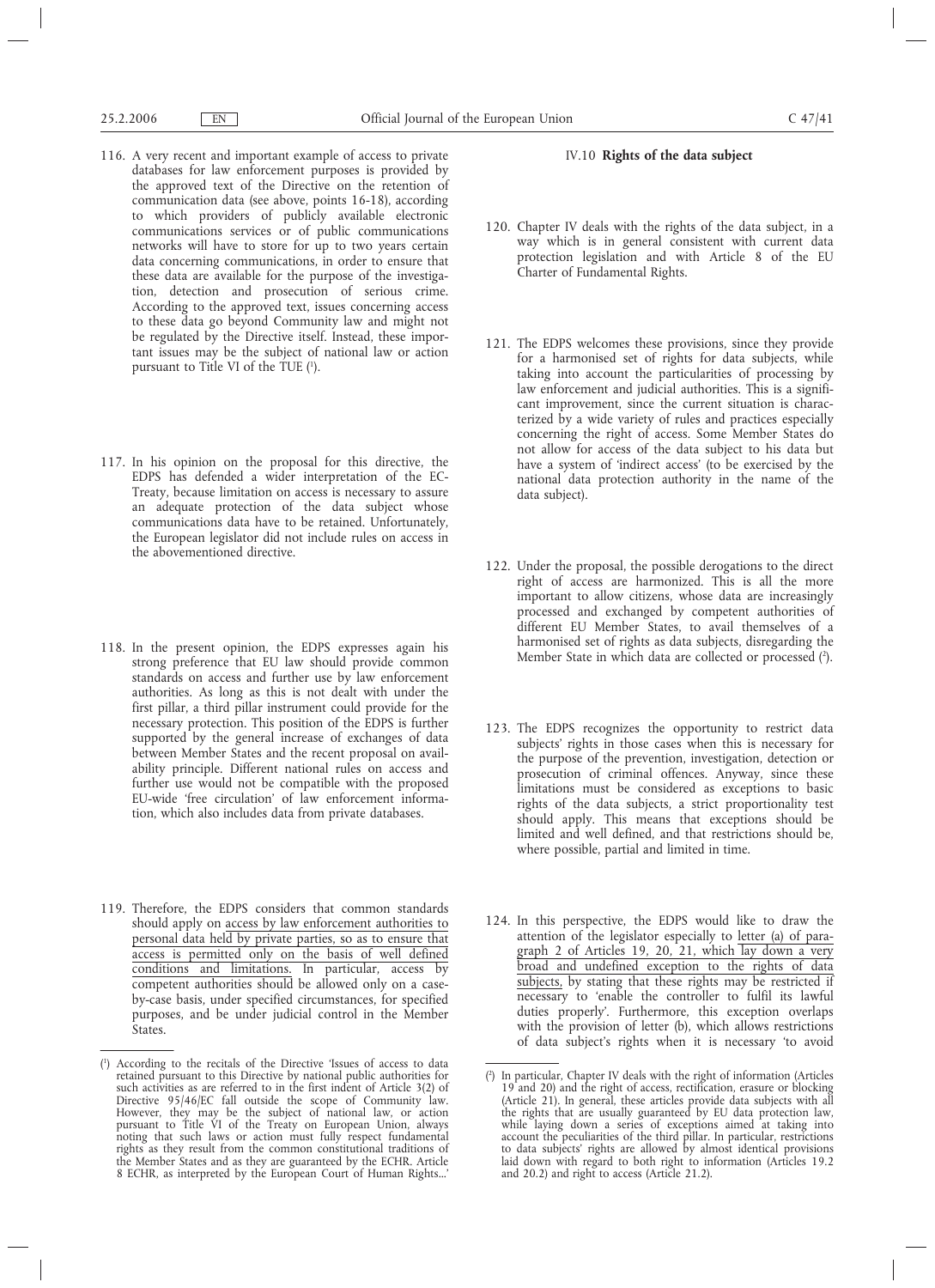prejudicing of ongoing investigations, inquiries or proceedings or the fulfilment of the lawful duties of the competent authorities'. While the latter exception can be deemed to be justified, the former appears to impose a disproportionate restriction on data subject's rights. Therefore, the EDPS recommends deleting letter (a) of paragraph 2 of Articles 19, 20, 21.

- 125. In addition, the EDPS recommends improving Articles 19, 20, 21 as follows:
	- specify that the restrictions on the rights of the data subject are not compulsory, do not apply for an indefinite period of time and are permitted 'only' in the specific cases listed in the articles,
	- take into account that information should be provided by the controller autonomously and not on the basis of a request by the data subject,
	- add to Article  $19(1)(c)$  that information should also be provided on 'the time-limits for storing the data',
	- ensure (by amending Article 20 (1) in line with other EU data protection instruments) that information where data have not been obtained from the data subject or have been obtained from him without his knowledge — shall be provided to him 'no later than the time when data are first disclosed'
	- ensure that the mechanism to appeal against refusal or restriction of the data subjects' rights is applicable to cases of restriction of the right to be informed and amend the last sentence of Article 19(4) accordingly.

*Automated individual decisions*

- 126. The EDPS regrets that the proposal does not address the important issue of automated individual decisions at all. In fact, practical experience shows that law enforcement authorities make increasing use of automated processing of data intended to evaluate certain personal aspects of persons, in particular in order to assess their reliability and conduct.
- 127. The EDPS while recognising that these systems may be necessary in certain cases in order to increase the effectiveness of law enforcement activities — notes that decisions based solely on automated processing of data should be subject to very strict conditions and safeguards when they produce legal effects concerning a person or significantly affect a person. This is even more important

in the third pillar context, since in this case competent authorities are endowed with public coercive power and thus their decisions or actions are likely to affect a person or to be more intrusive than would normally happen where such decisions/actions are taken by private parties.

- 128. In particular, and consistently with general data protection principles, such decisions or actions should be allowed only if expressly authorized by law or by the competent supervisory authority, and should be subject to appropriate measures aimed at safeguarding the data subject's legitimate interests. Moreover, the data subject should have readily available means allowing him/her to put forward his or her point of view and be able to know the logic of the decision, unless this is incompatible with the purpose for which data are processed.
- 129. Therefore, the EDPS recommends introducing a specific provision on automated individual decisions, in line with current EU data protection legislation.

# IV.11 **Security of processing**

- 130. As far as security of processing is concerned, Article 24 lays down an obligation for the controller to implement appropriate technical and organisational measures, which are in line with the provisions of other EU data protection instruments. Furthermore, paragraph 2 gives a detailed and comprehensive list of measures that shall be implemented with regard to automated data processing.
- 131. The EDPS welcomes this provision, but suggests, with a view to facilitating an effective control by supervisory authorities, to add to the list of measures laid down by paragraph 2 the following supplementary measure: *'k) implement measures to systematically monitor and report on the effectiveness of these security measures (systematic self*auditing of security measures)'. (1)

*Logging of data*

132. Article 10 states that each automated transmission or reception of personal data shall be logged in (in case of automated transmission) or documented (in case of non automated transmission), in order to ensure the subsequent verification of the lawfulness of transmission and data processing. Such information shall be available on request to the competent supervisory authority.

<sup>(</sup> 1 ) See, in the same sense, the opinion of the EDPS on the Proposal for a Regulation of the European Parliament and of the Council concerning the Visa Information System (VIS) and the exchange of data between Member States on short stay-visas, COM(2004) 835 final, published on www.edps.eu.int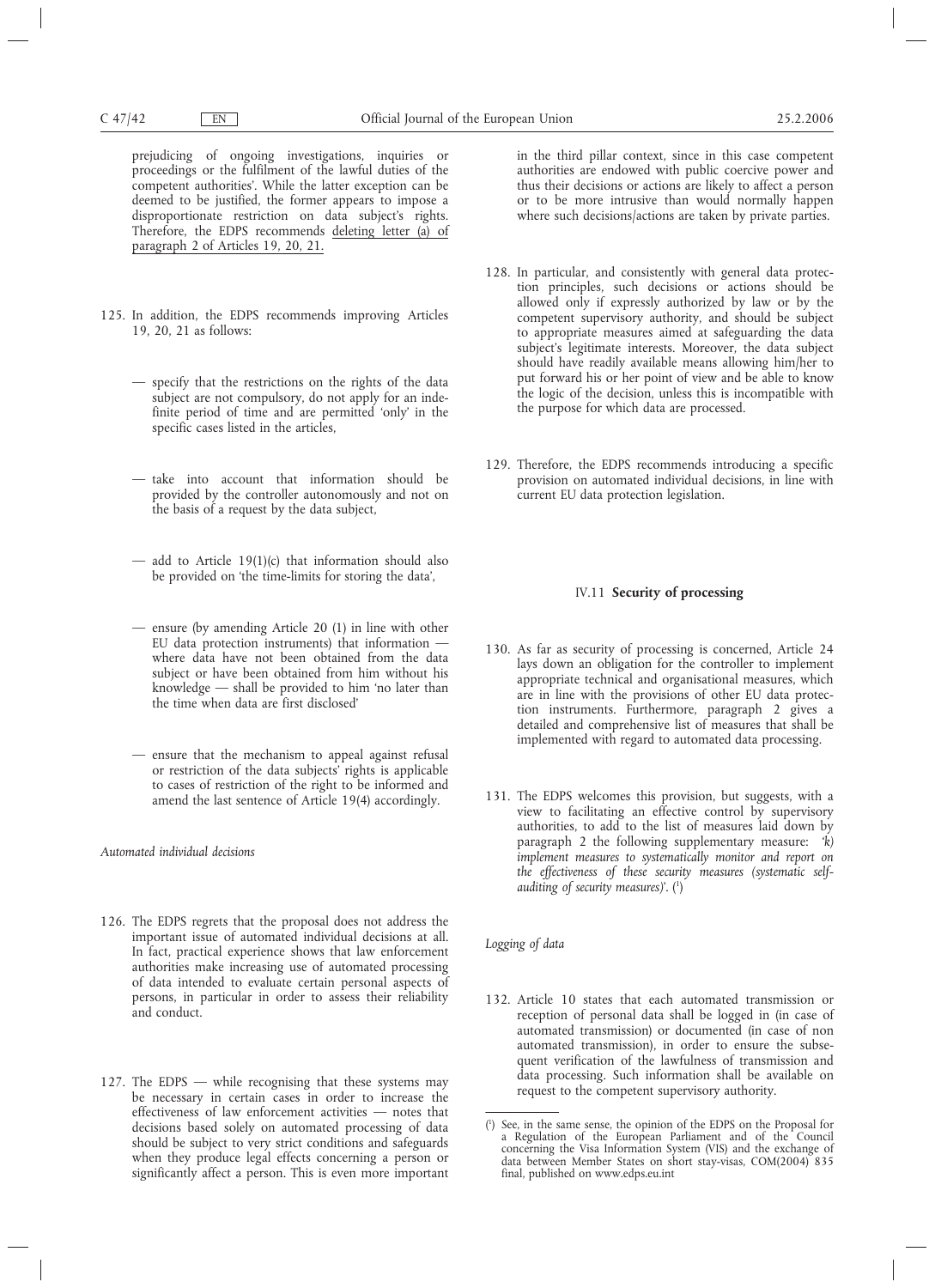133. The EDPS welcomes this provision. Nonetheless, the EDPS notes that, in order to ensure a comprehensive supervision and check proper use of personal data, also 'access' to data shall be logged in or documented. This information is essential, since an effective monitoring of a proper processing of personal data must focus not only on the lawfulness of the transmission of personal data between authorities, but also on the lawfulness of the access by those authorities (1 ). Therefore, the EDPS recommends modifying Article 10 so as to provide that also access to data is logged or documented.

# IV.12 **Judicial remedies, liability and sanctions**

- 134. Chapter VI of the proposal deals with judicial remedies (Article 27), liability (Article 28) and sanctions (Article 29). The provisions are in general consistent with current EU data protection legislation.
- 135. In particular, as far as sanctions are concerned, the EDPS welcomes the specification that sanctions, in case of infringement of the provisions laid down pursuant to the framework decision, will have to be effective, appropriate and dissuasive. Furthermore, criminal sanctions in case of intentionally committed offences implying serious infringements — especially with regard to confidentiality and security of processing — will ensure a higher deterrent effect for more serious breaches of data protection law.

# IV.13 **Control, supervision and advisory tasks**

- 136. The provisions in the proposal that deal with the control and the supervision of data processing, as well as on the consultation on matters related to data processing resemble to a large extent the provisions of Directive 95/46/EC. The EDPS welcomes that the Commission has opted in its proposal for already tested and well functioning mechanisms and underlines in particular the introduction of a (compulsory) system of prior checking. Such a system is not only foreseen in Directive 95/46/EC, but is moreover included in Regulation 45/2001/EC and has proved to be an effective instrument at the disposal of the EDPS in the supervision of data processing by institutions and bodies of the European Communities.
- 137. Another instrument for the control and supervising of data processing that has proved to be effective is the appointment of Data Protection Officers by a controller. This instrument functions in several Member States. It is laid down in Regulation 45/2001/EC as a compulsory

instrument and plays a key role on the level of the European Communities. Data Protection Officers are administrators within an organisation that shall ensure in an independent manner the internal application of provisions on data protection.

- 138. The EDPS recommends adding provisions on Data Protection Officers to the proposal. These provisions could be modelled analogous to the Articles 24-26 of Regulation 45/2001/EC.
- 139. The proposal for a framework decision is directed to the Member States. It is therefore logical that Article 30 of the proposal foresees supervision by independent supervisory authorities. This article is drafted in a similar way as Article 28 of Directive 95/46/EC. These national authorities should cooperate with each other, with the joint supervisory bodies set up under Title VI of the EU Treaty and with the EDPS. Moreover, Article 31 of the proposal envisages the establishment of a Working Party which must play a similar role as the Article 29 Working Party plays in first pillar matters. All the relevant players in the area of data protection are mentioned in Article 31 of the proposal.
- 140. It goes without saying that, in a proposal that envisages improving the police and judicial cooperation between the Member States, cooperation between all the relevant players in the area of data protection plays an important role. The EDPS therefore welcomes the emphasis in the proposal on cooperation between the supervisory bodies.
- 141. Moreover, the EDPS emphasises the importance of a consistent approach on matters of data protection that could be enhanced by promoting the communication between the existing Article 29 Working Party and the Working Party established by the present proposal for a Framework Decision. The EDPS recommends an amendment of Article 31 (2) of the proposal so as to also entitle the chairperson of the Article 29-Working Party to participate or be represented in meetings of the new Working Party.
- 142. The text of Article 31 of the present proposal contains one remarkable difference with Article 29 of Directive 95/46/EC. The EDPS is a full member of the Article 29 Working Party. This membership includes the right to vote. The present proposal also designates the EDPS as a member of the Working Party (based on Article 31), but does not foresee a right to vote for the EDPS. It is not clear for what reasons the present proposal deviates from Article 29 of Directive 95/46/EC. According to the EDPS, the proposed text is ambiguous about the role of the EDPS which could hamper the effectiveness of his involvement in the work of the Working Party. The EDPS therefore recommends retaining consistency with the text of the directive.

<sup>(</sup> 1 ) This is in line with the provisions laid down by Article 18 of the proposal, according to which the transmitting authority will be informed on request about the further processing of the personal data transmitted or made available, and by Article 24, implementing the security measures, also in the light of the proposed systematic self-auditing of these measures.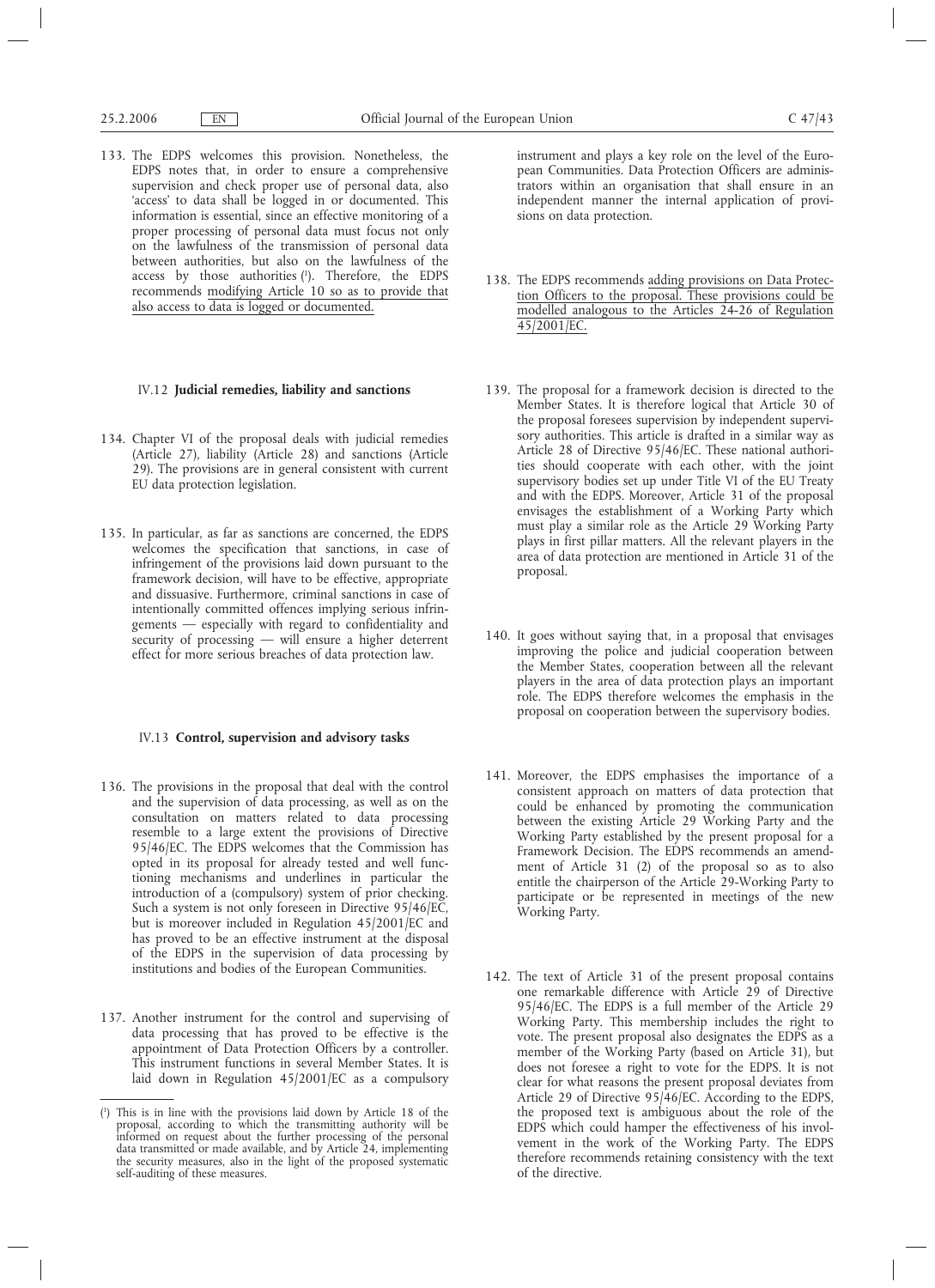#### IV.14 **Other provisions**

143. Chapter VIII of the proposal contains some final provisions amending the Schengen Convention and other instruments concerning the processing and protection of personal data.

## *Schengen Convention*

- 144. Article 33 of the proposal stipulates that Articles 126 to 130 of the Schengen Convention will be replaced by this Decision for the matters falling within the scope of the EU Treaty. Articles 126 to 130 of the Schengen Convention contain the general data protection rules for processing of data communicated pursuant to the Convention (but outside of the Schengen Information System).
- 145. The EDPS welcomes this replacement as it improves consistency of the data protection regime in the third pillar and represents in some respects a significant improvement for the protection of personal data, for instance by increasing the powers of the supervisory authorities. However, it has on some points, the unintended — and unfortunate — result of lowering the level of data protection. Some provisions of the Schengen Convention are indeed stricter than those of the Framework Decision.
- 146. The EDPS especially mentions Article 126 (3) (b) of the Schengen Convention that states that data can be used only by judicial authorities and departments and authorities carrying out tasks or performing duties in relation with the purposes stipulated by the Convention. This provision seems to exclude the transmission to private parties, while it would be allowed under the proposed Framework Decision. Another point is that the data protection provisions in the Schengen Convention apply also to *all* data communicated from or included in *nonautomated* files (Article 127), while non structured files are excluded from the scope of the proposed Framework Decision.

*Convention on Mutual Assistance in Criminal Matters between the Member States of the European Union*

- 147. Article 34 states that Article 23 of the Convention on Mutual Assistance in Criminal Matters between the Member States of the European Union is replaced by the framework decision. The EDPS notes that while this replacement would in general provide for a better protection of personal data exchanged in the framework of the Convention, it could also give rise to some problems of compatibility between the two instruments.
- 148. In particular, the Convention deals also with mutual assistance in interceptions of telecommunications. In this case, the requested Member State may give its consent —

to the interception or transmission of the recording of telecommunications — subject to any conditions which would have to be observed in a similar national case. According to Article 23(4) of the Convention, when these additional conditions relate to the use of personal data, they will prevail on the data protection rules laid down by Article 23. Analogously, Article 23(5) determines the precedence of the additional rules safeguarding information collected by joint investigation teams. The EDPS notes that if Article 23 is replaced by the current proposal, it would be unclear whether the aforementioned additional rules would be still applicable. Therefore, the EDPS recommends clarifying this point, with a view to thoroughly assessing the consequences of a full replacement of Article 23 of the Convention by this framework decision.

*Convention 108 of the Council of Europe for the protection of individuals with regard to automatic processing of personal data*

149. Article 34(2) states that any reference to the Convention 108 shall be construed as a reference to this Framework Decision. The interpretation and the concrete applicability of this provision are far from being clear. In any case, the EDPS assumes that this provision only applies within the scope *ratione materiae* of this Framework Decision.

*Final issues*

150. As far as the systematic coherence of the text is concerned, the EDPS notes that some articles could find a better location in the text of the proposal.

Therefore, the EDPS suggests:

- 1. Moving Article 16 ('Committee') from Chapter III ('Specific forms of processing') to a new chapter
- 2. Moving Article 25 ('Register') and 26 ('Prior checking') from Chapter V ('Confidentiality and security of processing') to a new chapter

## V. **CONCLUSIONS**

*A considerable step forwards*

- a) The adoption of this proposal would mean a considerable step forwards for the protection of personal data, in an important area which in particular requires a consistent and effective mechanism for the protection of personal data on the level of the European Union.
- b) An effective protection of personal data is not only important for the data subjects but also contributes to the success of the police and judicial cooperation itself. In many aspects, both public interests go hand in hand.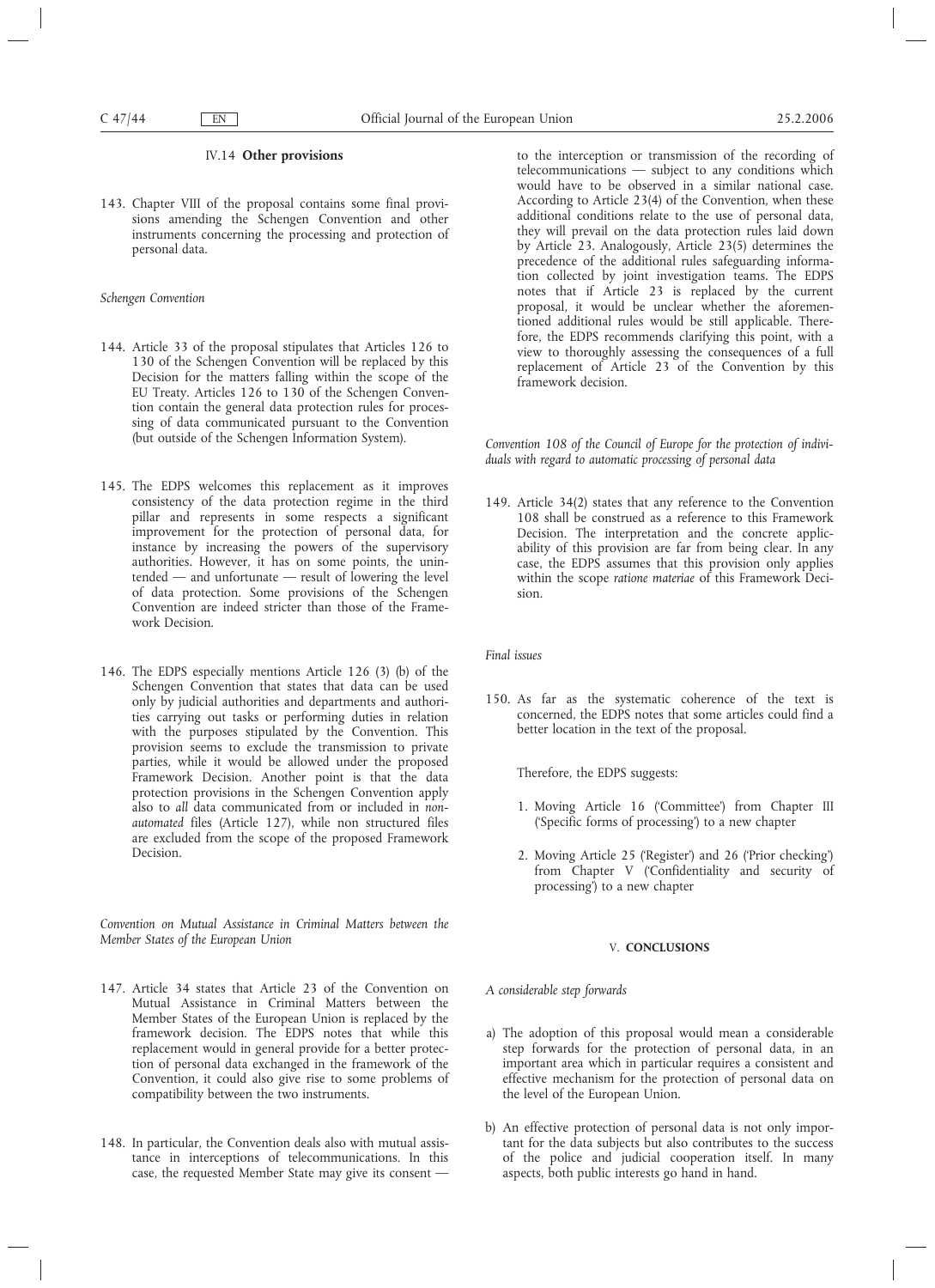*Common standards*

- c) According to the EDPS, a new framework for data protection should not only respect the principles of data protection — it is important to guarantee the consistency of the data protection within the European Union — but also provide for an additional set of rules taking into account the specific nature of the area of law enforcement.
- d) The present proposal fulfils these conditions: it ensures that the existing principles of data protection as laid down in Directive  $95/46$ /EC will be applied within the area of the third pillar, since most of the provisions of the proposal mirror other EU legal instruments on the protection of personal data and are consistent with those legal instruments. Moreover, it provides for common standards specifying these principles, in view of their application in this area, that are generally speaking satisfactory to provide adequate data protection safeguards in the third pillar.

*Applicable to all processing*

- e) It is essential for the achievement of its objective that the Framework Decision covers all police and judicial data, even if they are not transmitted or made available by competent authorities of other Member States.
- f) Articles 30 (1)(b) and 31 (1)(c) TEU provide for a legal basis for rules on data protection not limited to the protection of personal data that are actually exchanged between the competent authorities of the Member States but also applicable to domestic situations.
- g) The proposal does not apply to processing in the framework of the second pillar of the EU-Treaty (common foreign and security policy), nor to processing of data by intelligence services and the access by these services to these data when processed by competent authorities or other parties (this follows from Article 33 TEU). In these areas, national law is to provide adequate protection of data subjects. This gap in the protection on EU level requires an even more effective protection in the areas that indeed are covered by the proposal.
- h) The EDPS welcomes the fact that the proposal extends to personal data processed by judicial authorities.

*In relation to other legal instruments*

i) Whenever any other specific legal instrument under Title VI of the EU Treaty provides for more precise conditions or restrictions for the processing of or access to data, the specific legal instrument should apply as a *lex specialis*.

- j) The present proposal for a Council Framework Decision on data protection has its own merits and is needed even in the absence of the adoption of a legal instrument on availability (as proposed by the Commission on 12 October 2005).
- k) The approval by the European Parliament of the Directive on the retention of communication data makes it even more urgent to establish a legal framework for data protection in the third pillar.

*Structure of the proposal*

- l) The additional rules in Chapter II (in addition to the general principles of Directive 95/46/EC) should offer additional protection to the data subjects related to the specific context of the third pillar, but may not lead to a lower level of protection.
- m) Chapter III on specific forms of processing (in which the third layer of protection is incorporated) may not derogate from Chapter II: the provisions of Chapter III should offer additional protection to the data subjects in situations where competent authorities of more than one Member State are involved, but those provisions may not lead to a lower level of protection
- n) The provisions concerning the verification of data quality (Article 9 (1) and (6)) and regulating further processing of personal data (Article 11(1)) should be moved to Chapter II and made applicable to all processing of data by law enforcement authorities, even if personal data have not been transmitted or made available by another Member State. It is, in particular, essential  $-$  both in the interest of data subjects and of competent authorities — to ensure that proper verification of the quality concerns all personal data.

*Purpose limitation*

- o) The proposal does not address completely satisfactorily one situation which may occur in police work: the need to further use the data for a purpose considered incompatible with the one they were collected for.
- p) Under EU data protection law personal data must be collected for specified and explicit purposes and not further processed in a way incompatible with those purposes. Some flexibility must be allowed as to further use. The limitation on collection is more likely to be well complied with if the authorities in charge of internal security know that they can rely, with appropriate safeguards, on a derogation to the limitation as to further use.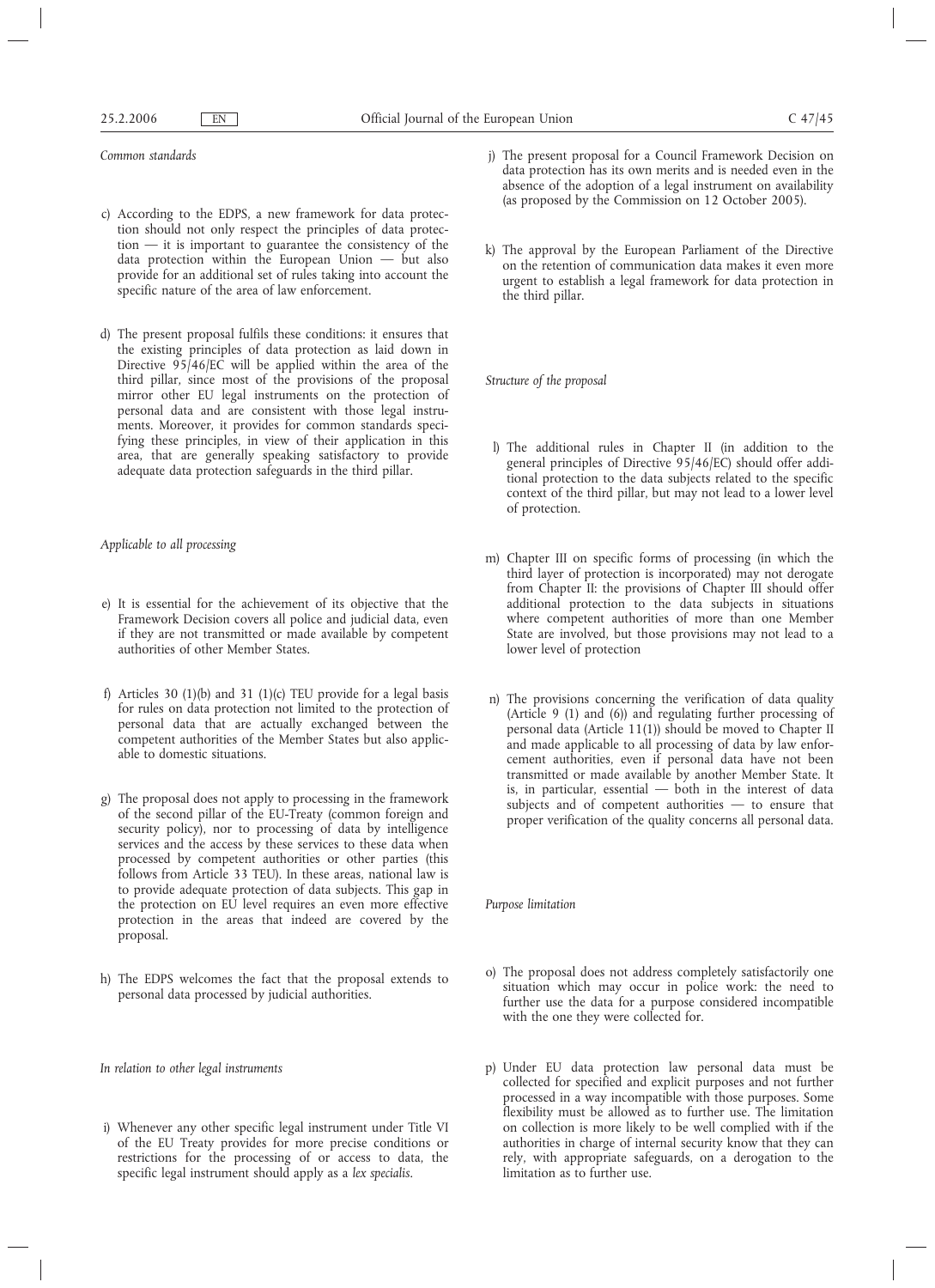- q) The Framework Decision should stipulate in Chapter II that Member States should be allowed to adopt legislative measures to allow further processing when such a measure is necessary to safeguard:
	- the prevention of threats to public security, defence or national security;
	- the protection of an important economic or financial interest of a Member State.
	- the protection of the data subject.

These competences of the Member States could involve a privacy intrusive processing and should thus be accompanied by very strict conditions

## *Necessity and proportionality*

r) The principles of necessity and proportionality of the proposal should fully reflect the case law of the European Court on Human Rights, by ensuring that processing of personal data is considered necessary only where the competent authorities can demonstrate a clear need for it, and provided that less privacy-intrusive measures are not available.

#### *Exchanges of personal data with third countries*

- s) If data could be transmitted to third countries without the protection of the data subject being assured, this would seriously damage the protection envisaged by the present proposal within the territory of the European Union. The EDPS recommends amending the present proposal so as to ensure that Article 15 applies to the exchange of all personal data with third countries. This recommendation does not relate to Article 15  $(1)(c)$
- t) When personal data are transmitted from third countries, their quality should be carefully assessed in the light of the respect of human rights and data protection standards before they are used.

*Exchanges of personal data with private parties and non law enforcement authorities.*

u) Transfer to private parties and other public bodies can be necessary in specific cases for the purpose of preventing and combating crime, but specific and strict conditions should apply. The EDPS recommends amending the present proposal so as to ensure that Articles 13 and 14 apply to the exchange of *all* personal data, including those not received or made available by another Member State. This recommendation does not relate to Articles 13 (c) and 14 (c).

v) Common standards should apply to access by law enforcement authorities to personal data held by private parties, so as to ensure that access is permitted only on the basis of well defined conditions and limitations.

*Special categories of data*

- w) Specific safeguards should be provided, in particular with a view to guarantee that:
	- biometric data and DNA profiles are used only on the basis of well established and interoperable technical standards,
	- their level of accuracy is carefully taken into account and might be challenged by the data subject through readily available means, and
	- that the respect of the dignity of persons is fully ensured.

*The distinction between different categories of data*

- x) Personal data concerning different categories of people (suspects, convicted persons, victims, witnesses, etc) should be processed according to different, appropriate conditions and safeguards. Therefore, the EDPS proposes adding a new paragraph to Article 4 that contains the following elements:
	- the obligation for the Member States to lay down the legal consequences of the distinctions to be made between personal data of different categories of persons.
	- additional provisions to restrict the purpose of the processing, to fix precise time limits and to limit the access to data, as far as non suspects are concerned.

*Automated individual decisions*

y) Decisions based solely on automated processing of data should be subject to very strict conditions when they produce effects concerning a person or significantly affect a person. in this case. Therefore, the EDPS recommends introducing specific provisions on automated individual decisions, similar to those in Directive 95/46/EC.

*Selection of other recommendations*

- z) The EDPS recommends:
	- redrafting the first indent of Article 4 (4) so as to ensure the respect of the case law on Article 8 ECHR, since the proposed formulation of Article 4(4) does not meet the criteria laid down by the case law of the European Court of Human Rights relating to Article 8 ECHR.